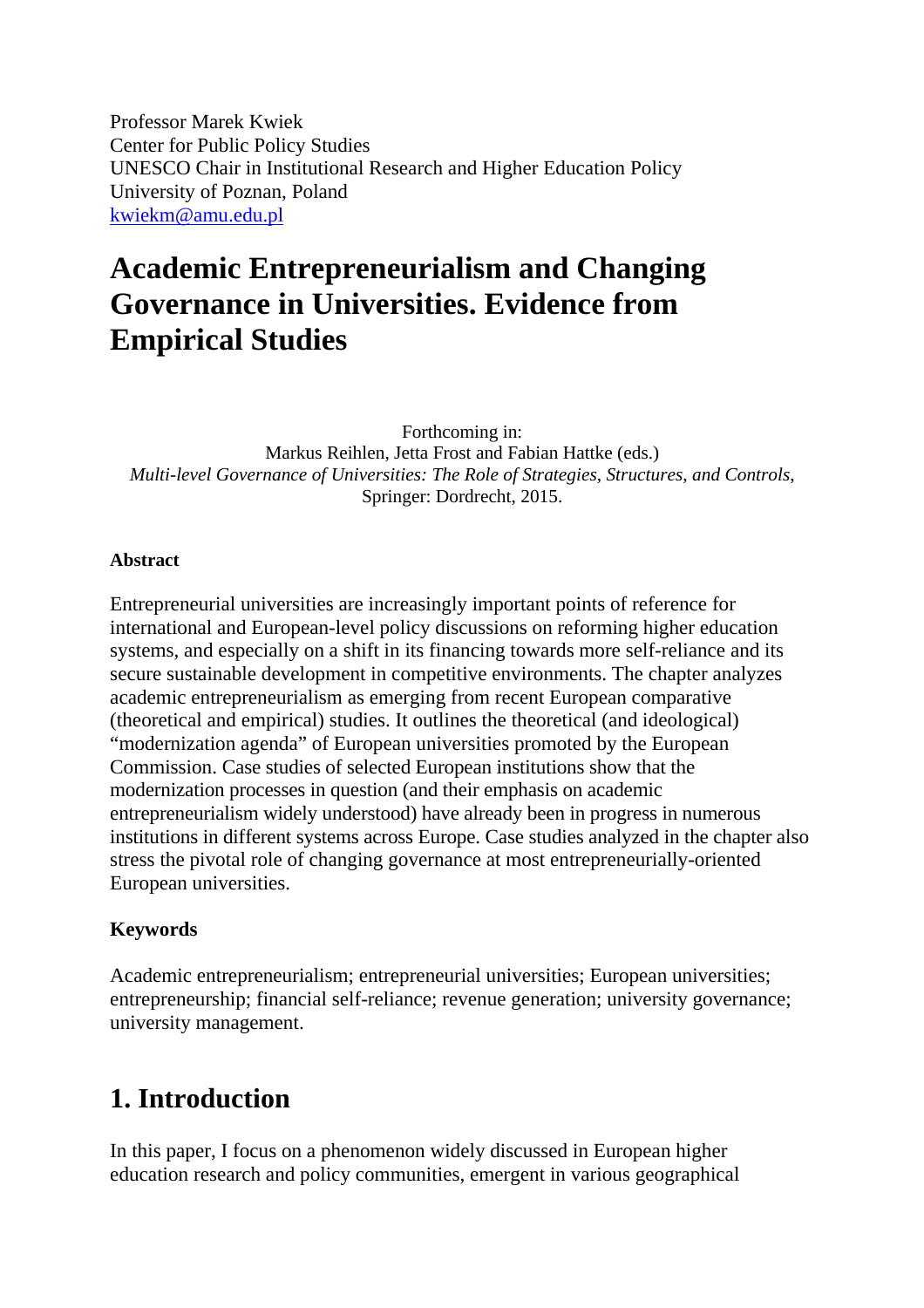locations across the continent: academic entrepreneurialism – especially with regard to university governance and management. Entrepreneurial universities seem to be increasingly important points of reference for international and European-level policy discussions about the future of higher education and I combine theoretical insights about "academic entrepreneurialism" with recent empirical evidence coming from 27 universities located 7 European countries.

However, the very term "entrepreneurial" (popularized in higher education research first by Clark 1998) is not of critical importance; in recent research literature on university management and governance, "entrepreneurial" universities can also be termed "successful universities" and "self-reliant universities" (Michael Shattock), "enterprise universities" (Simon Marginson and Mark Considine), "enterprising universities" (Gareth Williams), "innovative universities" (Burton Clark), "adaptive universities" (Barbara Sporn) or "responsive universities" (William G. Tierney; see Shattock 2003, Shattock 2006, Marginson and Considine 2000, Williams 2004b, Sporn 1999, and Tierney 1998). The authors from various perspectives refer to parallel change processes taking place in Europe and beyond, especially in the USA and Australia.

So the term itself does not matter much – although it seems to capture ever growing public and academic attention, at both national and European levels. What actually matters is rather the novel ways of functioning of selected educational institutions – which increasingly differ from the functioning of their neighboring traditional educational institutions in the same national systems. Different authors approach new phenomena in university organization through different theoretical conceptualizations. For instance, Barbara Sporn discusses the change process thrugh the lenses of five factors enhancing adaptation at specialized European universities, leading in five directions: externally focused mission, differentiated structure, collegial management, institutional autonomy, and diversified funding (Sporn 2001: 27). Michael Shattock, in turn, discusses six key notions highlighting the characteristics that "successful" universities have to demonstrate: these are competitiveness, opportunism, income generation and cost reduction, relevance, excellence, and reputation (Shattock 2000: 96-103). Burton Clark in his pioneering study analyzed five ("entrepreneurial", "innovative", "enterprising") European universities transforming themselves over the period of 10 to 15 years, within a common conceptual framework.

In brief, for Clark in his *Creating Entrepreneurial Universities* (1998) and *Sustaining Change in Universities* (2004), the entrepreneurial universities studied show five elements which make them different from others and which form what he terms an "irreducible minimum": a strengthened steering core, an expanded developmental periphery, a diversified funding base, the stimulated academic heartland, and an integrated entrepreneurial culture (Clark, 1998: 5). Clark's criteria are organizational characteristics rather than definitions, though. The five elements, or generalized pathways of university transformations, "rise up from the realities of particular institutions to highlight features shared across a set of universities, but at the same time they still allow for local variation. … Significant change in universities has definite organizational footing" (Clark 1998: 128).

The last element of the entrepreneurial university within Clark's analytical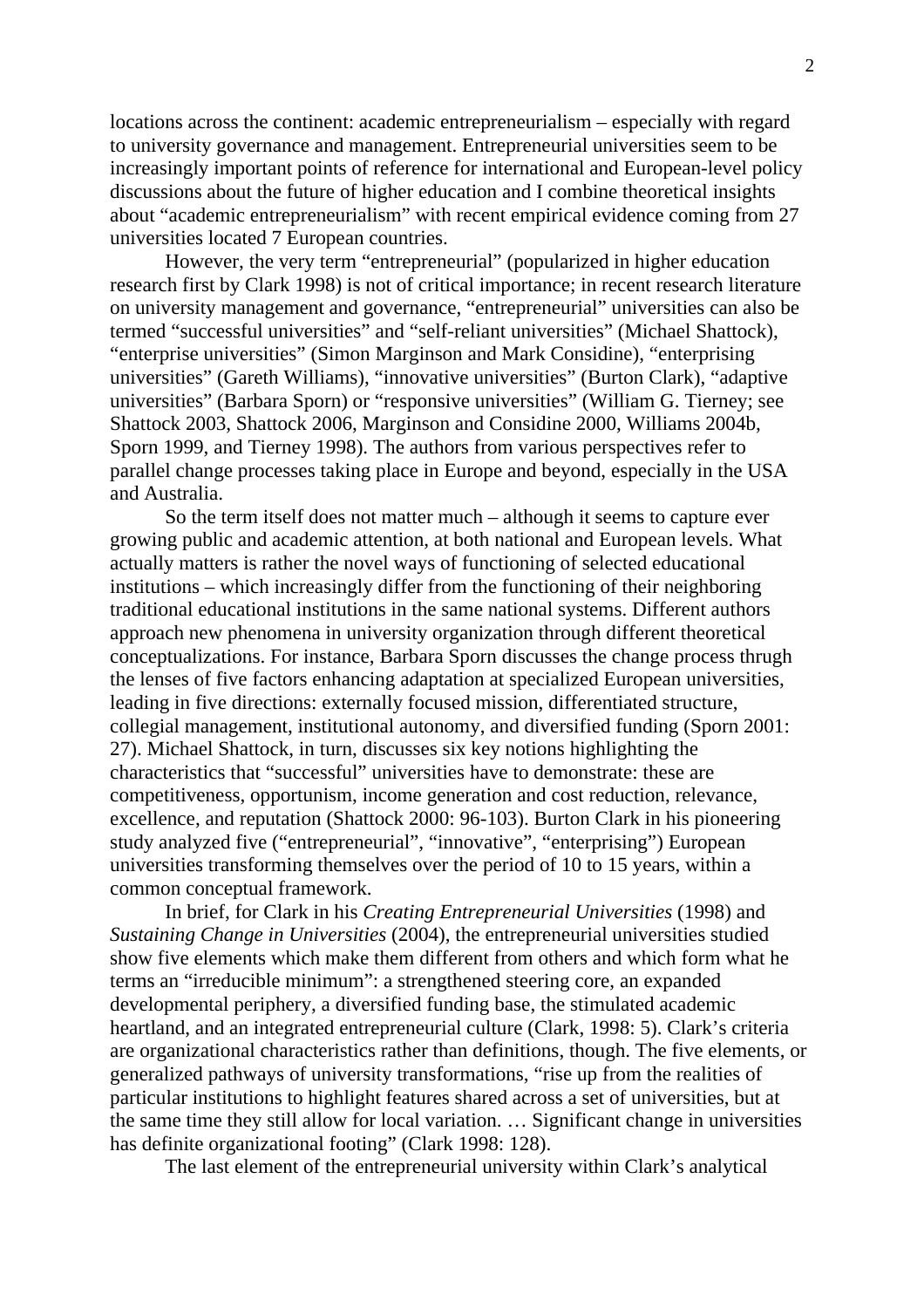framework is the "entrepreneurial culture". "Enterprising universities … develop a work culture that embraces change" (Clark 1998: 7). Organizational culture, seen as the realm of ideas, beliefs, and asserted values, is the symbolic side of the material components featured in the first four elements. It may start as a (relatively simple) institutional idea which is later elaborated into a set of beliefs, and finally becomes the culture of the institution. However, not all cultures fit all institutions. For instance, as numerous studies show (e.g., Kwiek 2009a about Central Europe), it is hard to develop research-based entrepreneurialism in non-research intensive universities, for many reasons, including those related to academic infrastructure and those related directly to academic culture. As Shattock (2009b: 41) notes,

In research-intensive universities, research is driven by organizational culture and by internal competition and is facilitated by external reputation. Researchintensive universities have a research infrastructure that speeds up research outcomes and attracts large numbers of doctoral students and research manpower that can be deployed to create research teams. … These advantages are not so likely to be available at non-research-intensive universities, thereby making it more difficult for individual academics to get research off the ground and to sustain it.

Entrepreneurial culture is a crucial component for entrepreneurial transformations. Also in research on entrepreneurship in a broad sense – not only in the sense of "academic entrepreneurialism" – the role of the "enterprise culture" or the "positive entrepreneurial climate" is crucial, alongside two other important factors – favorable regulatory conditions and well-designed government programs. As the OECD argues:

Entrepreneurship is the result of three dimensions working together: conducive framework conditions, well-designed government programmes and supportive cultural attitudes. … Supportive cultural attitudes also complement framework conditions. For instance, other things being equal, an environment in which entrepreneurship is esteemed, and in which stigma does not attach to business failure resulting from reasonable risk-taking, will almost certainly be conducive to entrepreneurship (OECD 1998: 12-13).

High levels of entrepreneurial activity are often ascribed to "cultural attributes": a view often held by analysts of entrepreneurship is that "culture plays a critical role in determining the level of entrepreneurship. It is also a common view among practitioners and analysts dealing with entrepreneurship that cultural factors are important" (OECD 1998: 50). What happens when institutional culture is not favorable to academic entrepreneurialism, or legal frameworks are too restrictive, or university traditions do not encourage entrepreneurialism? Mora and Vieira (2009: 98-99) highlight two responses on the part of universities which they term entrepreneurialism "through satellites" and entrepreneurialism "through individuals". The former refers to universities which do not change their core but create institutional satellites around it; the latter refers to entrepreneurialism at the level of individual academics and small research units they create.

The league of entrepreneurial universities in Europe seems still relatively small. In recent years, though, the term has been widely popularized in research and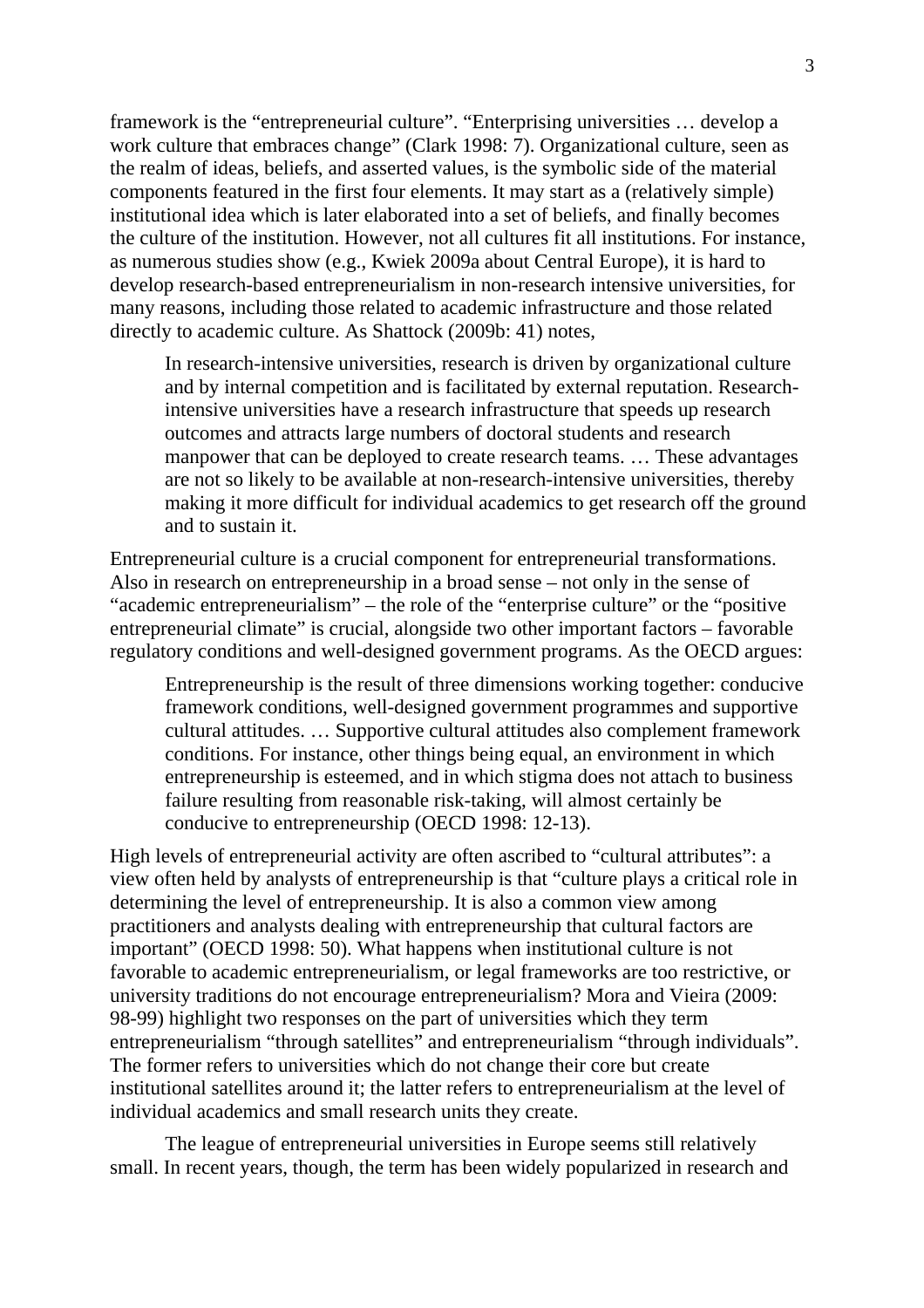policy literature in higher education, with a bulk of books and papers referring often to Burton Clark (in the tradition of higher education research) and Henry Etzkowitz (in the tradition of innovation and science policy studies). The papers on "entrepreneurial universities" and "academic entrepreneurship" (or "academic entrepreneurialism") are currently being published in both top academic higher education journals (*Higher Education* or *Higher Education Quarterly*) and top science policy, public policy, and technology transfer journals (*Science and Public Policy* or *Research Policy*).

Entrepreneurial universities, functionally similar although variously termed in different research traditions and different national contexts, currently seem a useful reference point in discussions about reforming higher education systems; and especially in discussions about a possible shift in financing higher education in Europe towards more financial self-reliance and in EU-level and OECD-level discussions about how to secure sustainable development of public universities in increasingly competitive financial environment with powerful intersectoral competition for public funding between higher education and other state-funded public services (see Kwiek 2013). The two leading discourse-producing and datacollecting institutions in higher education – the European Commission and the OECD – had recently a joint initiative of *HEInnovate*: they produced a Web-based tool to measure the degree of entrepreneurialism of academic units and universities along seven major dimensions, from "leadership and governance" to "organizational capacity, people and incentives" to "entrepreneurship development in teaching and learning", with workshops how to use the tool available all over Europe, see www.heinnovate.eu).

The entrepreneurial university is often viewed as a response to changing environments: regional, national, and global ones. And, specifically, it has often been identified as the solution to perceived problems, with the perceived crisis of European higher education in the forefront. The idea of the entrepreneurial university can also be seen as the result of an emergence of more globalized higher education sector where a more uniform idea of what the university should do an how it should be organized is ever more present (see, for instance, Pinheiro and Stensaker [2014: 501] who argue, following new institutionalism in organizational studies and analyzing the Danish case of Aarhus University, that the old organization archetype of the research university may be being gradually replaced by a new organizational archetype of the entrepreneurial university, the entrepreneurial university representing "a considerable departure from the traditional ways in which university structures and activities are organized"). In a European context of the recent economic crisis, an idea of selfreliant universities seeking non-state income (Williams 1992, Williams 2009, Shattock 2004) or that of non-traditional stakeholders as new financing sources (Mainardes et al. 2014) is especially appealing, apart from the changed management and governance structures towards more corporate ones. If a widely disseminated global idea of financing public services more from private sources and less from public ones becomes more grounded, following the two decades of its proliferation as part of the New Public Management ideology, so becomes the idea of a stronger market orientation of public universities in Europe.

The wind of change in university funding might not only be towards more cost-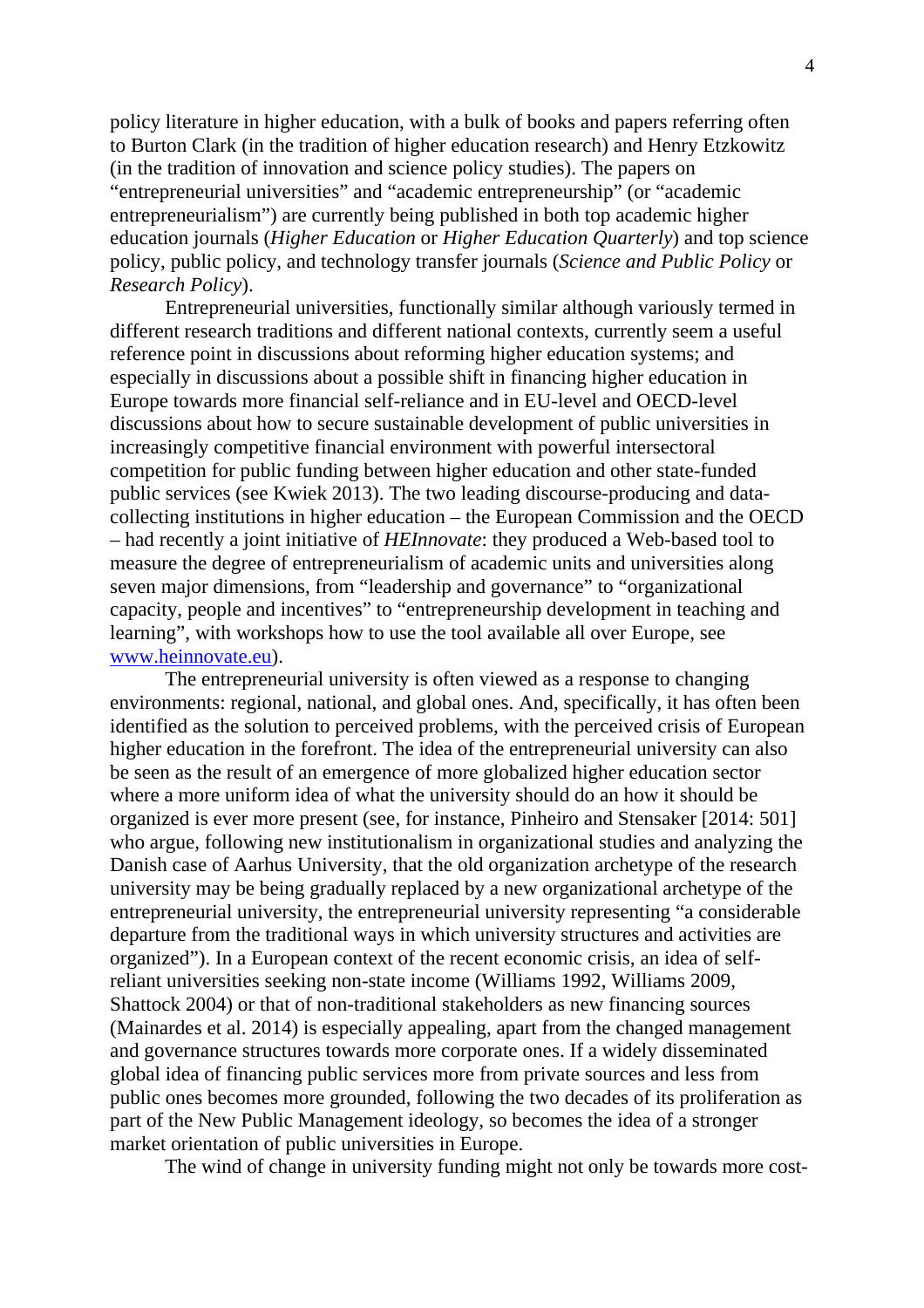sharing (as in all public services) in teaching (Johnstone 2006, Johnstone and Marcucci 2010) and more business funding in research and development (Williams 2009) – but also towards new funding from new university stakeholders such as employers, local communities, former students or business associations (Mainardes et al. 2014). Even though no decreases in the levels of public funding for universities in most European OECD member countries have been reported so far (see OECD 2014), the image of public universities turning more towards the market (and less towards the public purse) seems quite appealing to European policymakers. The idea of entrepreneurial universities, and especially its component of achieving strong financial self-reliance and seeking non-state income, seems again to be "an idea for its time", after its first appreciation in Clark's early formulations by the European Commission already in the early 2000s (see how attractive it was for the European Commission in Shattock 2010).

On top of that, knowledge production in European universities is undergoing a significant reconfiguration (Whitley 2010, Geuna and Martin 2003). The combination of ever-increasing costs of academic research and the decreasing willingness and/or ability of European governments to finance academic research from the public purse (Aghion et al. 2008) leads to the growing emphasis in policy thinking on seeking new revenue sources (Mazza et al. 2008, Alexander and Ehrenberg 2003). The intersectoral national competition for tax-based public funding has been on the rise in the last two decades (Powell and Hendricks 2009, Salter and Martin 2001, Kwiek 2006). At the same time, both the ability and the willingness of national governments to fund growing costs of academic research may be reduced in the future, for reasons as diverse as a shrinking tax base (Tanzi 2011), escalating costs of maintaining the traditional European welfare state model and the challenges of global economic integration and the passage to knowledge-based capitalism (Florida and Cohen 1999), as well as the overall social climate in which the promises of science may be thought not to be met (Martin and Etzkowitz 2000, Guston 2000, and Ziman 1994).

In the context of possibly growing financial austerity and the inter-sectoral competition for public funding, the global model of the entrepreneurial university may potentially open new opportunities (as well as new risks). It entails stronger links between universities and the world of business or stronger "university-enterprise partnerships" (see Mora et al. 2012). They may take a variety of forms but they are able to influence the core institutional culture of academic institutions (Maassen and Olsen 2007). Universities do evolve, following transformations in their environments, do redefine their norms and values, and in the last two or three decades, depending on a national context, they have been following new, highly economic arguments for receiving increased public funding for research. The link between universities and "the promise of economic growth" has become ever closer (Geiger and Sá 2008: 186- 210). The emergence of the entrepreneurial university entails a gradual redefinition of academic cultures, norms and values towards accepting ever closer relationships between universities and their economic surroundings (Braunerhjelm 2007).

Higher education institutions are increasingly functioning in the "entrepreneurial society" (Audretsch 2007), and universities, firms and governments "each take the role of the other" in triple helix interactions (Etzkowitz 2008: 1; see Fayolle and Redford 2014); as Etzkowitz (2002) argued, some universities (such as the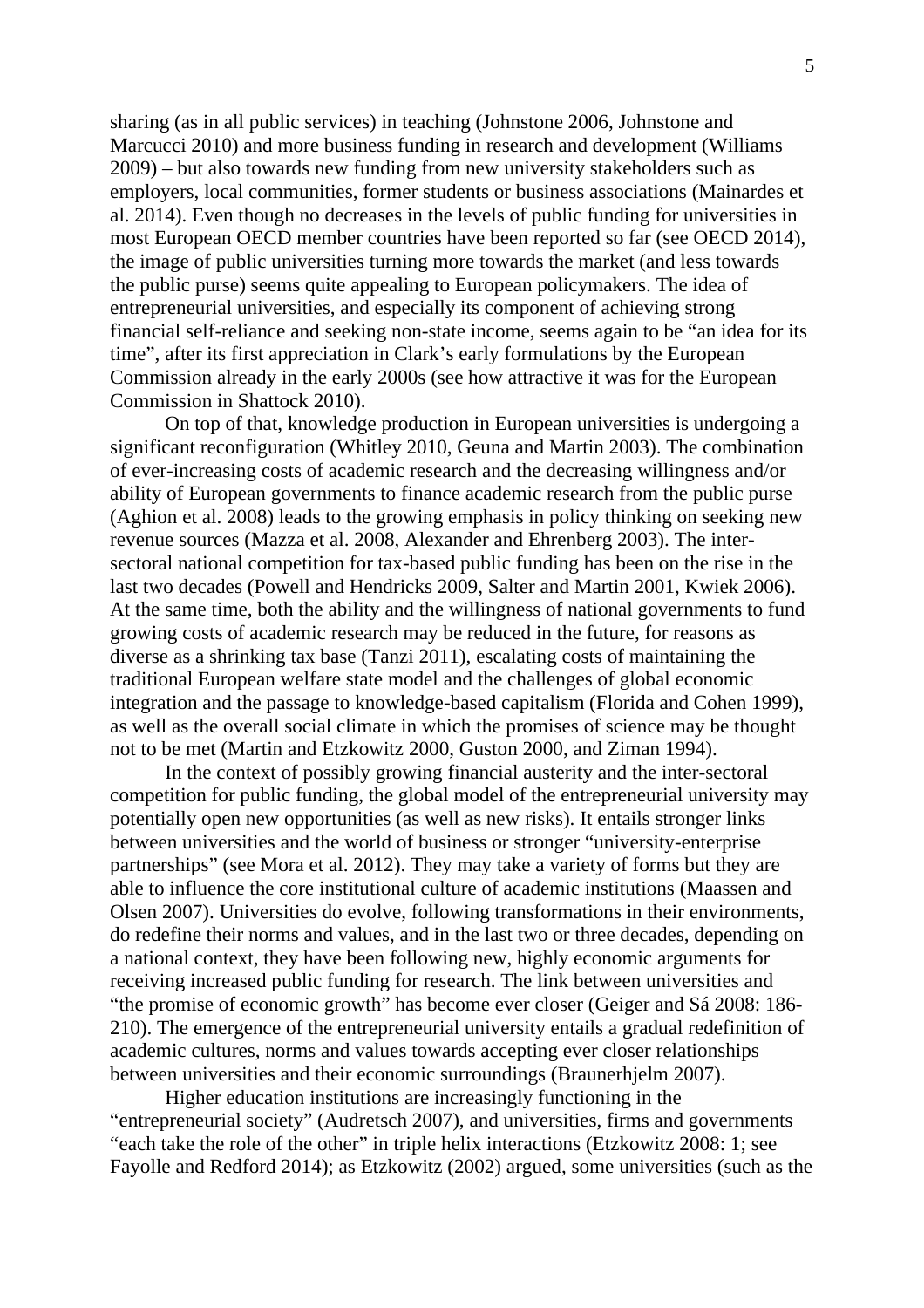MIT) are becoming generators of spin-off enterprises and some academics are becoming entrepreneurs. At the same time, the adaptation of universities to changing environments occurs at the lower than institutional level, as the challenge is decentralized: "each department within the university will face different types and combinations of stakeholders with different levels of uncertainty and complexity" (Gibb and Haskins 2014: 46). In entrepreneurial universities, the traditional missions of teaching and research are intertwined with the third mission (Pinheiro and Stensaker 2014) and being entrepreneurial institutions depends on individuals and innovative ways of doing things. However, while the ongoing changes in university organization in Europe can be interpreted (following Pinheiro and Stensaker 2014: 501) as part and parcel of the global passage from the archetype of the research university to that of the entrepreneurial university – with such changes as a move from loose-coupling to tight coupling in terms of work integration, from a collegial and democratic to an executive governance model, from dependence on public support and funding to dependence on third stream funding, from multiple, conflicting goals to coherent institutional profiles and unitary organizational identities, from teaching and research to teaching, research and the third mission and, finally, from Mode-1 knowledge production to Mode-2 knowledge production) – national filters on global scripts and global models are still at work (Gornitzka and Maassen 2011). Different countries have different "imperatives, cultures, traditions, frameworks and public policy influences which will influence their view of the entrepreneurial higher education institution" (HEInnovate 2014: 10).

In this context, I analyze academic entrepreneurialism as emerging from recent European comparative (theoretical and empirical) studies in this area. In section two, academic entrepreneurialism is linked to risk management at European universities and legal and institutional conditions that favor its formation are studied. Increased risk is associated with an increase in uncertainty currently experienced by the vast majority of European higher education systems. In section three, I study a clash of traditional academic values with managerial values in the functioning of academic institutions, and I address the issue of academic entrepreneurialism in the context of traditional academic collegiality, various ways of minimization of tensions in the management of educational institutions in section four. And in section five, I discuss complex relationships between academic entrepreneurialism and centralization and decentralization in universities. In section six, I study the location of academic entrepreneurialism in different parts of educational institutions. Finally, conclusions are given.

## **2. Academic entrepreneurialism and risk management**

### *Academic entrepreneurialism and revenue generation*

Let me empirically focus on particular academic institutions from 7 European countries: on the changes observed there and the trends these changes may be implicating. The theoretical context for further analysis is "academic entrepreneurialism" as defined by Michael Shattock (2009b: 4):

Entrepreneurialism in a university setting is not simply about generating resources – although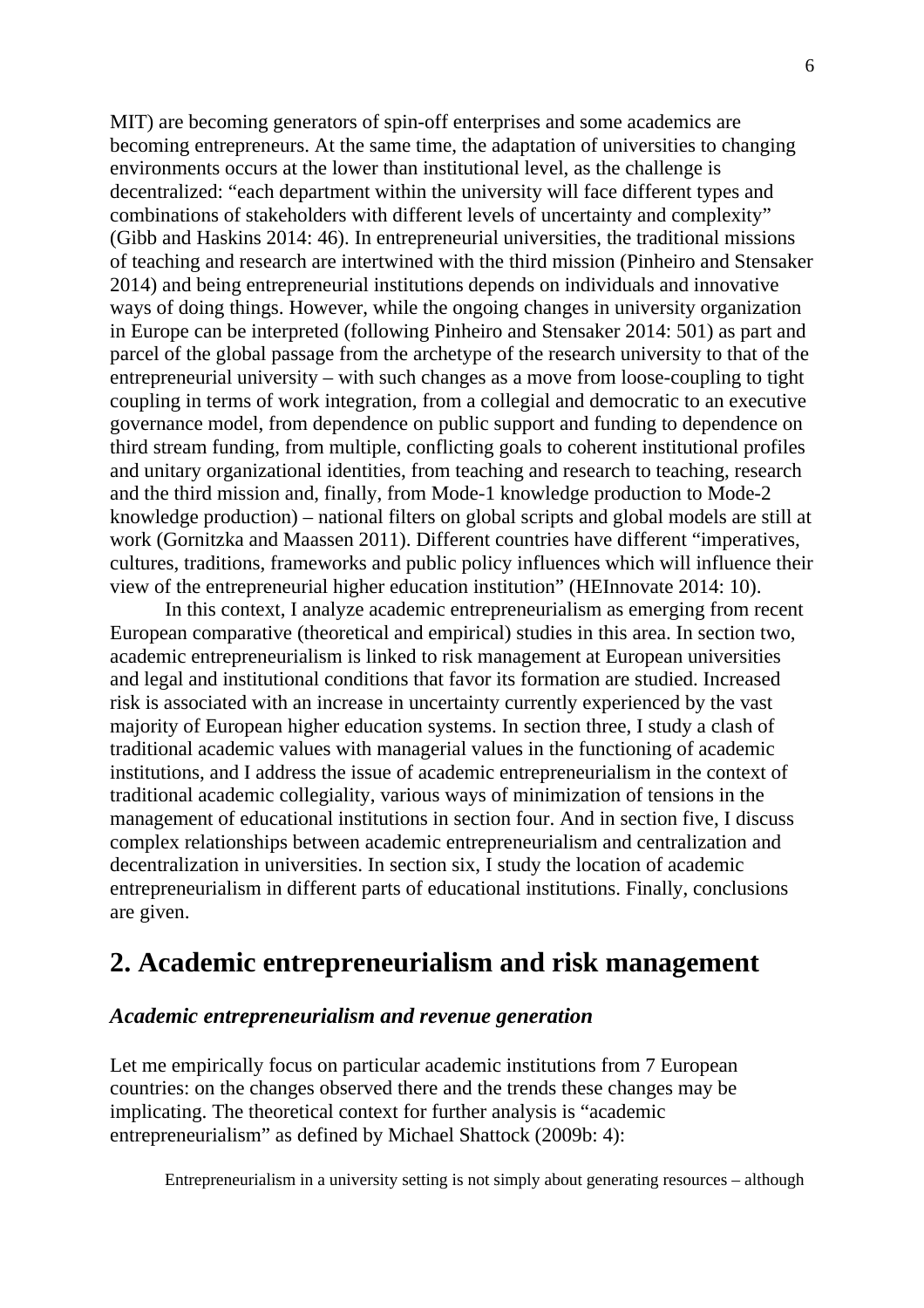it is an important element – it is also about generating activities, which may have to be funded in innovative ways either in response to anticipated and / or particular market needs or driven by the energy and imagination of individualism, which cumulatively establish a distinctive institutional profile. Entrepreneurialism is a reflection both of institutional adaptiveness to a changing environment and of the capacity of universities to produce innovation through research and new ideas.

Academic entrepreneurialism thus concerns the generation of activities that define and establish a clear institutional profile (although these activities may "need to be financed in an innovative way", and that profile can be born in response to the "identifiable and specific market needs", Shattock and Temple 2006: 1-2). Entrepreneurship was defined in the OECD's *Fostering Entrepreneurship: The OECD Jobs Strategy* in a very similar way: through the concepts of innovation, adaptability and risk (OECD 1998: 11). "Entrepreneurs are agents of change and growth in a market economy and they can act to accelerate the generation, dissemination and application of innovative ideas. … Entrepreneurs not only seek out and identify potentially profitable economic opportunities but are also willing to take risks to see if their hunches are right". In many respects, this description can be almost directly applied to "entrepreneurial universities" analyzed in this chapter. It is worthwhile to confront emerging theories of academic entrepreneurialism with economic and sociological research on entrepreneurship treated as a field of research (see, for example, such volumes as Lundström and Stevenson, *Entrepreneurship Policy: Theory and Practice*, 2005, *Handbook of Entrepreneurship Research*, Alvarez, Agarwal and Sorenson 2005, Lowe and Marriott's *Enterprise: Entrepreneurship and Innovation. Concepts, Contexts and Commercialization*, 2006, and numerous works over the years by David Audretsch and Zoltan Acs, for instance their *Handbook of Entrepreneurship Research. An Interdisciplinary Survey and Introduction*, 2010. See also a line of research developed by Scott Shane within his "general theory of entrepreneurship", Shane 2004, Shane 2005).

The enterprising university, as Gareth Williams (2003) argues, is a useful generic name describing a multitude of changes occurring in the mission, management and funding that a number of European universities have been undergoing for twenty years. Williams argues for the following relationships between entrepreneurialism (including: academic entrepreneurialism), innovation, risk and financial dimension of functioning of the academic institution:

Entrepreneurialism is fundamentally about innovation and risk taking in the anticipation of subsequent benefits. Neither the innovations and risks nor the expected benefits need necessarily be financial, but it is rare for them to have no economic dimension. Finance is a key indicator and an important driver of entrepreneurial activity (Williams 2009: 9).

When can academic entrepreneurialism emerge in educational institutions, what favors its emergence, formation, and institutionalization, and what, in turn, makes it institutionally hard to institutionalize? Empirical research on European universities indicates that, in general, where funding is provided at an adequate level, academic entrepreneurialism occurs rarely. Two parallel factors are conducive to academic entrepreneurialism: financial shortfalls and financial opportunities that institutions and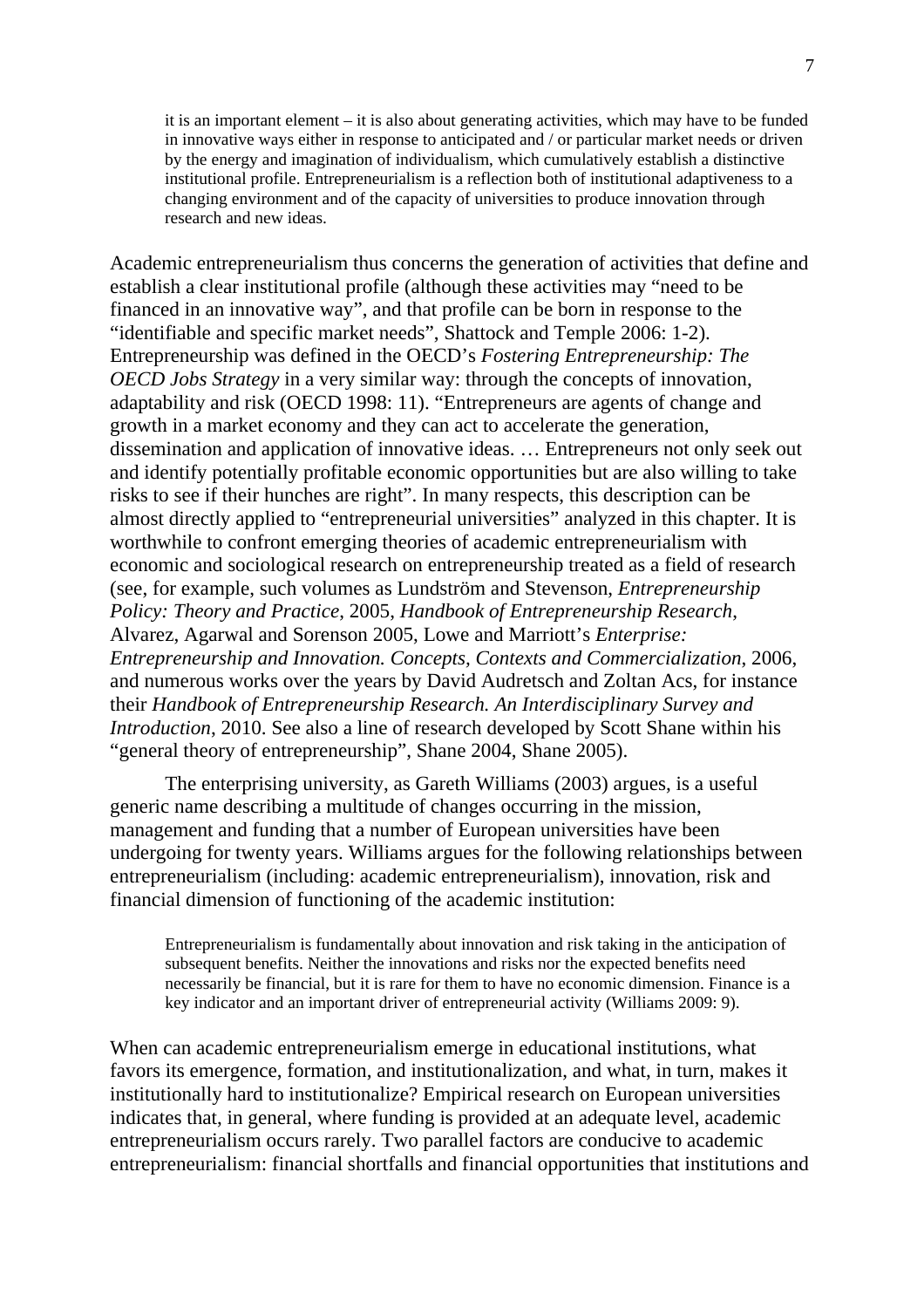individuals can benefit from on a competitive basis; slight underfunding of universities but not large underfunding from basic public sources.<sup>1</sup>

### *Collegial, bureaucratic, and entrepreneurial management styles in higher education*

In general terms, Williams distinguishes between three basic university management structures and styles: collegial**,** bureaucratic and entrepreneurial (Williams 2004a: 84- 92, accompanied by collegial, bureaucratic, and market forms of resource allocation in universities, Williams 1992: 135-140). Collegial management means that the academic staff or their representatives take all important decisions through a process of consensual decision making – until a broad agreement about the way forward is reached. The processes of consultation are inevitably time-consuming, and decisionmaking process is slow. In hard times of financial austerity, though, it is almost impossible to reach agreement about where cuts should be made (Kwiek 2012). Bureaucratic management, in turn, means a form of organization in which everyone in a management hierarchy has freedom to act within prescribed limits – decisions are taken quickly but a small number of individuals at the apex make final decisions and there is a we/they feeling of alienation in an institution. Finally, entrepreneurial forms of management are most likely to be found when the institution needs to generate income or to enhance its reputation in a variety of different ways – in order to prosper or to survive. As a UK EUEREK ("European Universities for Entrepreneurship – Their Role in the Europe of Knowledge") national report highlights,

Financial stringency, competition, and market responses require quick decisions and flexible implementation of them. Traditional consensual and collegial management structures were no longer considered to be effective. In a competitive environment, management needs to be geared towards performance: universities have had to streamline their decision-making processes, be more alert to income earning possibilities and be prepared to take some risks. … The diversification of funding sources led to strengthening of financial management. Transparent models of internal resource allocation were introduced that made it clear which departments were generating financial surpluses for the university and which deficits (EUEREK national reports: the UK).

Universities or departments which are able to keep any income they earn are most likely to behave entrepreneurially. According to Williams, "the key to entrepreneurial management styles is an understanding and management of risk**.** Managers who take risks and are successful are rewarded. Failure and passivity are penalized" (Williams 2004a: 86-87). The UK system is substantially more entrepreneurial than any other system studied in Europe.

The role of strong core administrators – accompanied by strong strategic committees – is emphasized in many EUEREK (and other) case studies of European

1

<sup>&</sup>lt;sup>1</sup> As Williams (2009: 9) summarized his conclusions from EUEREK-studied institutions in 7 countries: "any organization with an assured income at a level that is adequate in relations to its needs and aspirations has little motivation to undertake risky innovations. … Financial stringency and financial opportunities have been the main drivers of entrepreneurial activity in the case study institutions".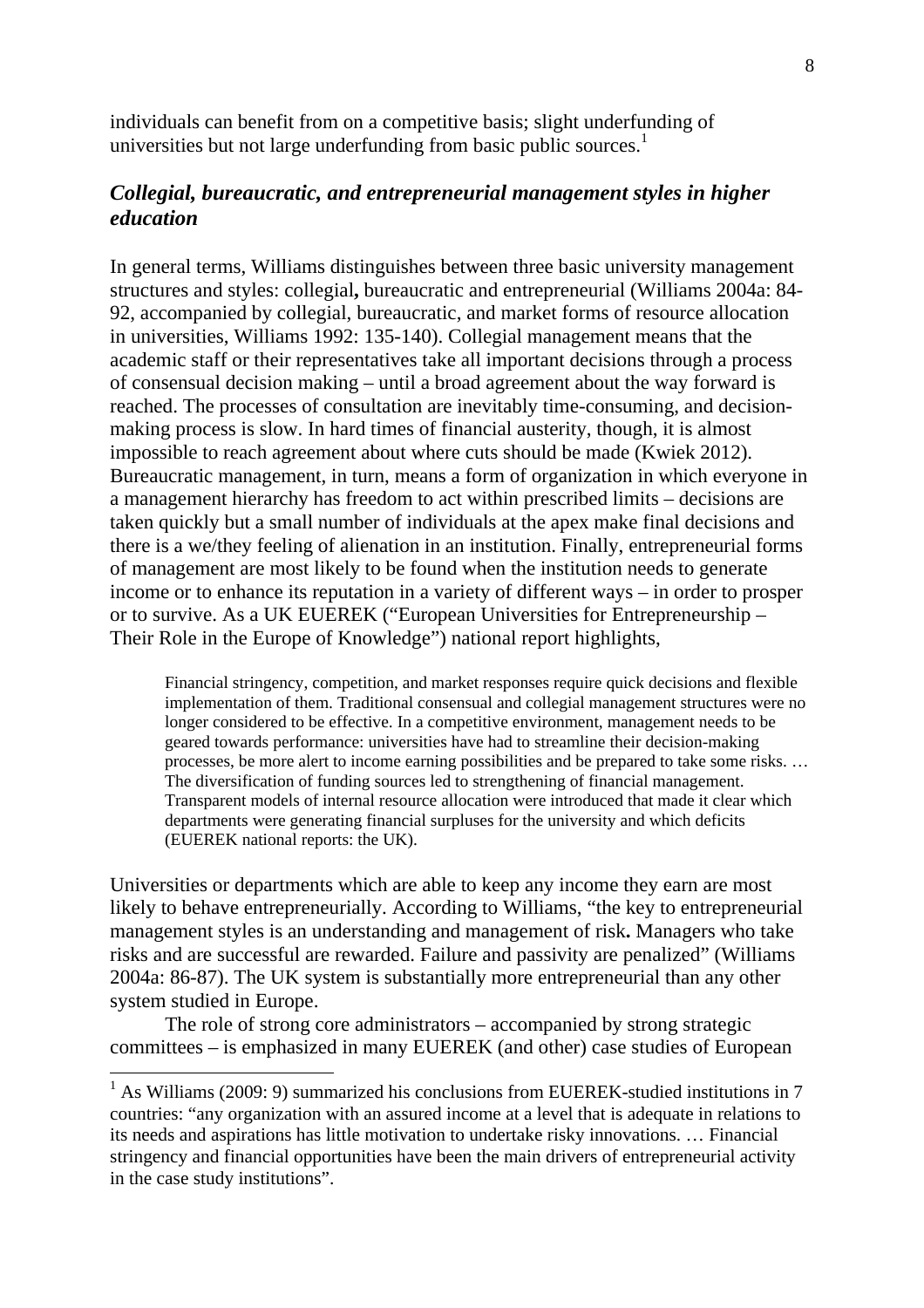universities. Managing structures and decision-making processes at a small private university (University of Buckingham in the UK) are substantially different from those at bigger institutions (such as University of Warwick and University of Nottingham in the UK or Twente University in the Netherlands). For example, each of the three schools at Buckingham is treated as three business divisions, and each division is responsible for maximizing its financial return (derived largely from teaching through fees). The decision process at Buckingham is simplified: as its Director of Finance stresses:

Buckingham has three academic Schools, and we look at them as three business divisions. Each is responsible for making the maximum financial return and growing their business. The decision-making process at the University is quick and comprises five people: the VC [vicechancellor], his deputy and the three Deans. We meet every week for two to three hours, so we do make good progress and good academic decisions in that sense. We get on very well (EUEREK case studies: University of Buckingham, the UK).<sup>2</sup>

### *The crucial role of risk-taking*

<u>.</u>

Academic entrepreneurialism involves risk-taking (Shattock 2003, Williams 2009). In most EUEREK case studies, institutions have to deal with high levels of risk on a daily basis; in private institutions, *the* major risk studied is a financial one, related to student numbers (and student fees). But as Shattock explains, in universities "risks may be academic or reputational as well as financial" (Shattock 2004: 19). The Polish case study of a medium-sized, vocationally-oriented private institution (WSHIG – Academy of Hotel Management in Poznan) explains:

WSHIG has been operating under a constant risk in recent years. The major risk has been financial – will the income from student fees cover the expenditures, especially debt installments to the banks. WSHIG has been investing heavily in its infrastructure (EUEREK case studies: WSHIG, Poland, 15-16).

At Buckingham, another private institution from the twenty seven European institutions studied, what is meant by risk is exactly the financial risk:

The most important risk to the University is financial. With a small research portfolio, academic risk is restricted to the student take up of degree programmes. In that sense the University is operating on a knife edge of risk (EUEREK case studies: University of Buckingham, the UK, 10).

Competition leads to financial uncertainties experienced not only by private institutions, as in the above cases. The volatility of research and student markets influences public institutions as well. As an academic from London School of Hygiene and Tropical Medicine (LSHTM) in London puts it,

The School is very much influenced by external factors (e.g. more than half of our income comes from research grants and contracts which are short-term) and short-term fluctuations in policies. They transform your fortunes and suddenly make an area of research attractive. As

 $2^2$  References to the case studies in this paper will have the following format: EUEREK case studies: the name of the institution, the country, page number).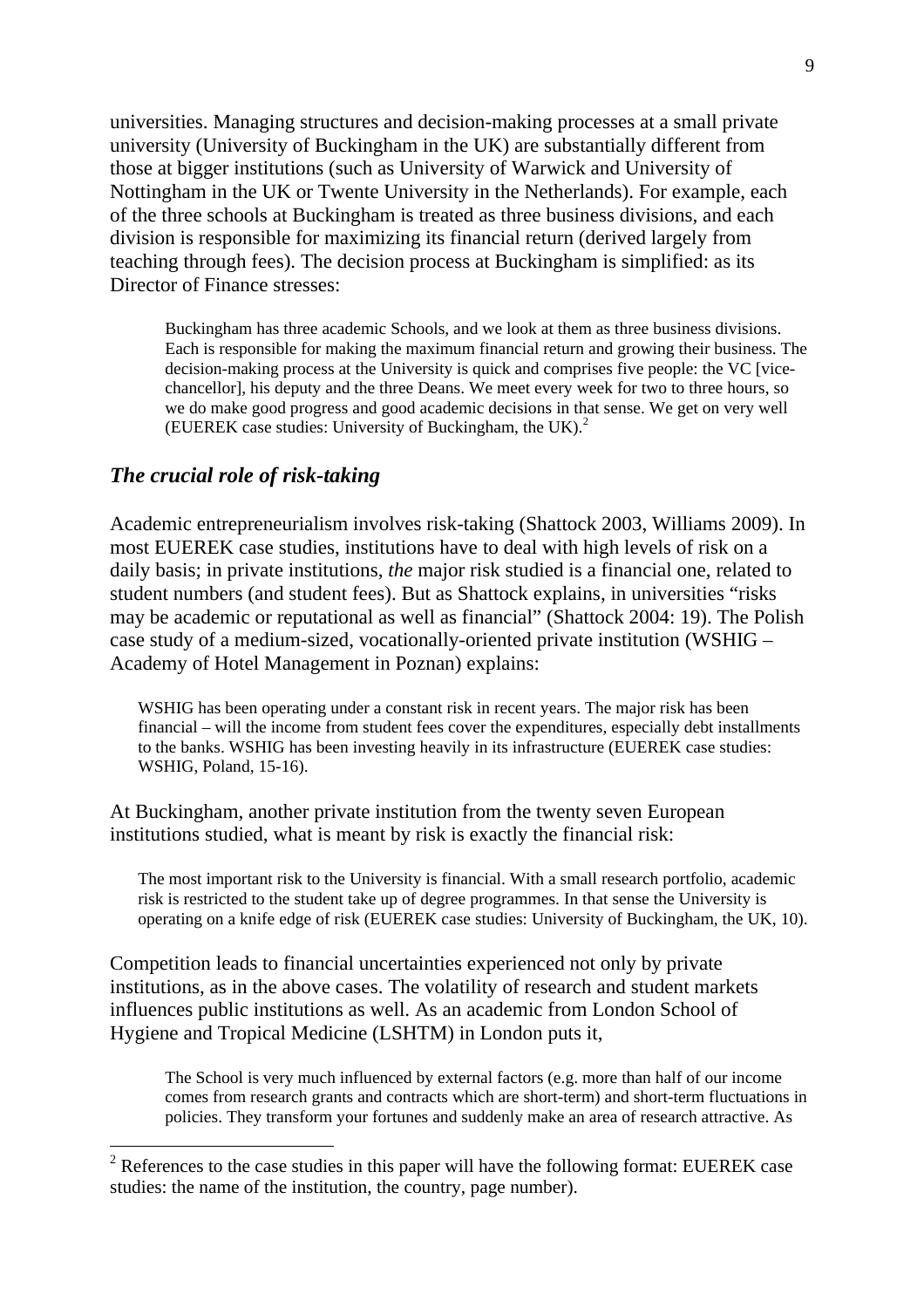the school is very research-active, it is also very dependent on research funding. … If suddenly students don't turn up, the School's financial stability is threatened. We are very dependent on student fee income and on attracting overseas full-fee paying students, and sometimes a student influx from a certain corner of the world will dry up and you don't know quite why (EUEREK case studies: LSHTM, the UK, 18).

There are also other forms of risks involved in the case of the EUEREK institutions: the competition in the areas of studies between public and private institutions (most often, tax-based public institutions suddenly opening the same study programs or modifying the existing ones – and running them without charging student fees); changing state regulations, and academic prestige (or reputation). The role of risk management in entrepreneurial universities is crucial: what is stressed is the monitoring of performance at individual academic levels by heads of departments (and at the same time by members of strategic management teams); risk management focuses also on outside grants. Structured risk management, with respect to both finances and reputation, is often used (see EUEREK case studies: LSHTM, the UK, 23).

## **3. Academic and managerial values**

In the UK, changes in funding in several universities seem to point the direction of steps not only already taken by British institutions but also those (at least considered) to be taken in major Continental higher education systems. As Shattock noted, "the UK public universities were already operating in a marketized system and generating substantial non-core income in 1994, while they have mostly grown their non-core income considerably, the growth has done no more to keep pace with the growth of core income. All the other countries, starting later, have begun to move rapidly in the direction the UK followed before 1994" (Shattock 2009b: 5-6). The changes in funding and governance and management go often hand in hand, and the UK is a good example. Nottingham's management structure is similar to that of Warwick's: a strong management board is accompanied by strategic committees. Committees deal with specific issues, day to day management operations are done by the management board; the role of the university council is reduced but consultations are performed through committees. There is a balance between bottom-up initiatives – and top-down strategic guidance. The role of strategic committees at Nottingham University is explained below:

In 1995 a new streamlined committee and management structure was introduced. Day to day management issues at the University are the responsibility of the Management Board, which meets weekly. This group also initiates strategy. It currently comprises the Vice-Chancellor, the six Pro-Vice Chancellors, the Chief Financial Officer and the Registrar. … The Management Board is a sub-committee of the Strategy and Planning Committee, a committee of the University Council, which is legally responsible for all the strategic decisions of the University (EUEREK case studies: University of Nottingham, the UK, 3).

In general terms, (Clark's) "strengthened steering core" means the operationalized reconciliation of "new managerial values" and "older academic values". If these values are not reconciled, institutions feel tensions which require top management's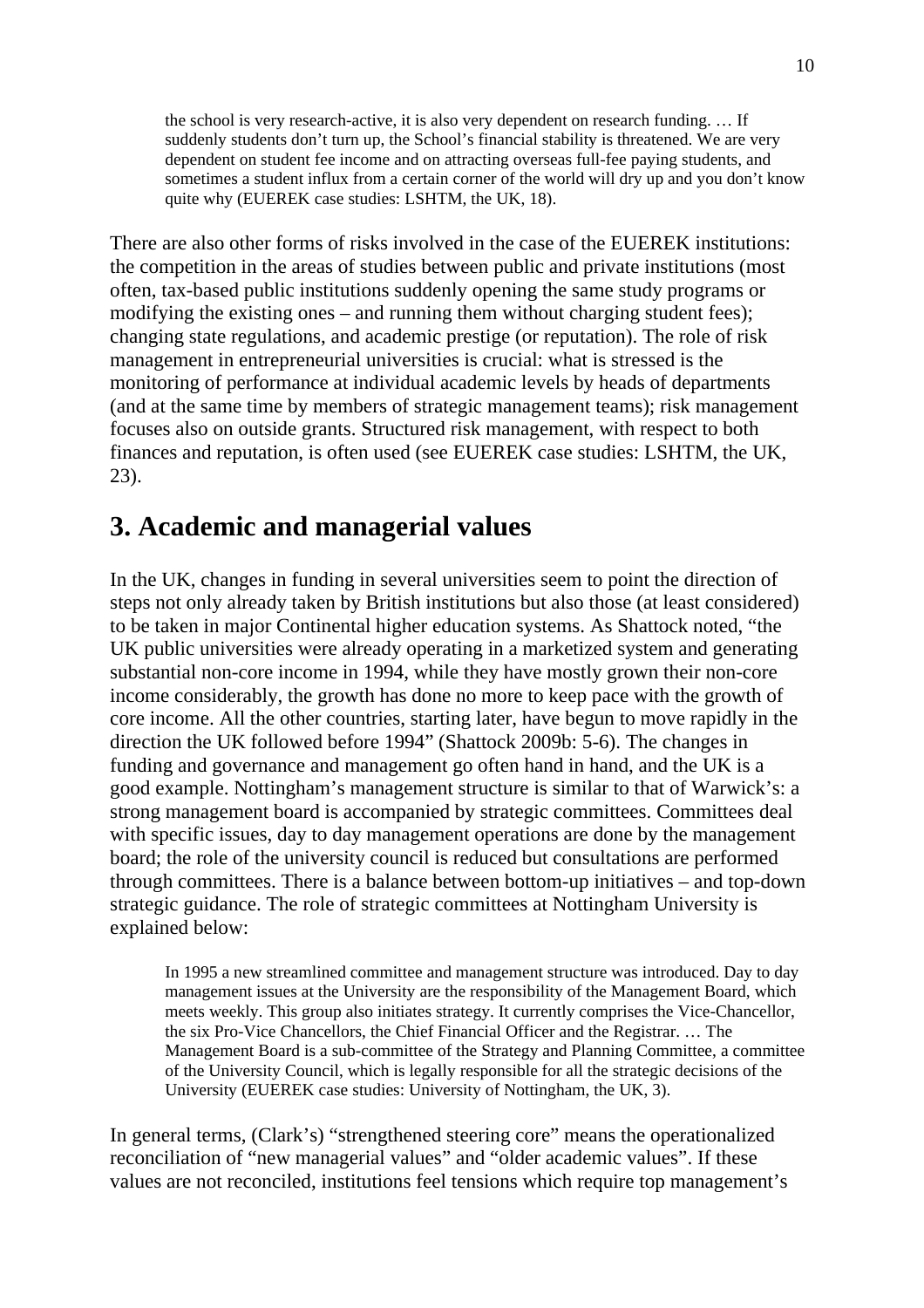(sometimes considerable) attention. The idea (operationalized e.g. at Manchester University) that heads of schools and deans are members of a senior management team at the central level brings academic units and their representatives closer to the central management. The tensions can be smaller as it is the job of deans and heads of schools to keep explaining actions taken at the senior administrative level (in Polish public universities, deans of faculties – but not heads of departments, lower-level academic units – form often a body of all deans at a central level, cooperating closely on a weekly basis with the rectorate, university's main management body). As in an example below (from Nottingham), it is not easy to reconcile academic and managerial values:

However, managing university staff is a notoriously difficult exercise, especially when at least some aspects of marketing and entrepreneurial activities seem to conflict with deeply held academic values. Effective power in a university is intrinsically and inevitably deeply embedded in academic staff of the institution, because only they have the expertise to make it work. The pro-vice-chancellors at Nottingham devote a considerable amount of time in proselytizing within the institution (EUEREK case studies: The University of Nottingham, the UK, 8-9).

## **4. Academic entrepreneurialism and collegiality**

### *Tensions: the center and base academic units*

The case studies of entrepreneurial universities in Europe show three methods to minimize tensions between the center and base academic units (the third being used by both the first and the second one as well). The first method is to pursue a flat management structure, eliminating intermediate units (faculties), to minimize barriers between the center and the base units (departments): examples come from the University of Warwick, the University of Joensuu (Finland) or the vast majority of Polish private institutions (the case study of WSHIG in Poznan provides a good example: there is the rector and his small team of collaborators, strategic management team – and departments, without the intermediary level of faculties). There are no deans there; departments and research centers have direct contact with the center which consists of the vice-chancellor's office and a number of central interlocked (through some overlapping participation) committees – a perfect example of a successful flat management structure in Europe is Warwick. The second method to minimize tensions is through keeping three-level arrangements, increasing authority and responsibility of existing multiple levels (the center – faculties – departments) – examples comes from Twente University in Enschede (the Netherlands) and the Chalmers University of Technology (Sweden). There is s traditional basic structure in place there: a small central office headed by the rector, president or vice-chancellor; faculties headed by deans; and departments chaired by their heads. The difference from traditional collegial structures is the stronger personal authority in line positions and, at the same time, greater collegial authority in academic committees. This is thus the combination of stronger individual authority of rectors, deans and heads, combined with stronger collegial authority of committees and higher levels of professionalization of the university central administration. New bodies comprising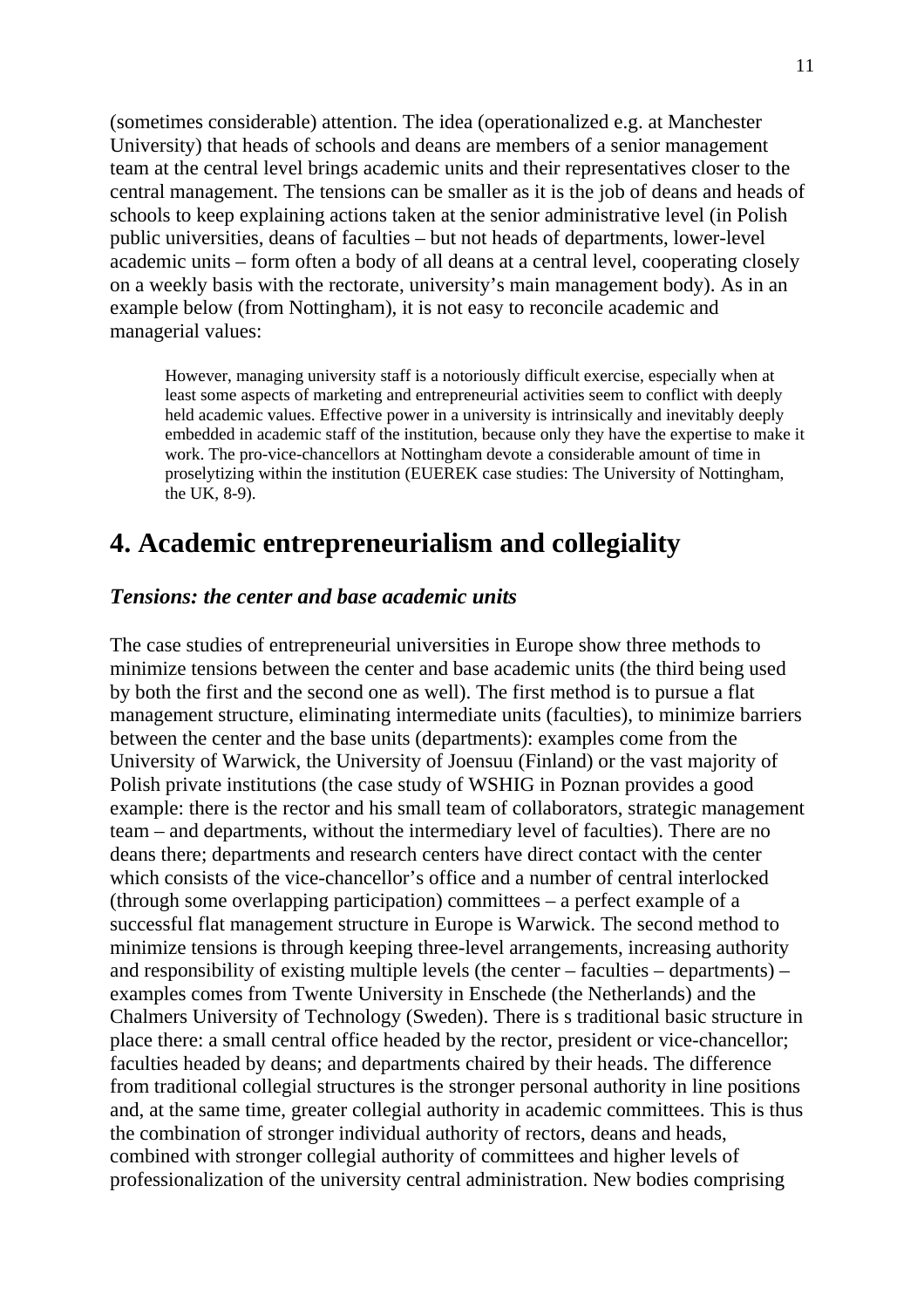the two increased authorities are "university management groups" or "university management teams". There are dangers that too much power given to the departments may lead to the gradual disintegration of the university as a whole (the university as increasingly merely an aggregate of entrepreneurial units and entrepreneurial individual academics). And the third method to minimize tensions is the increasing professionalization of administration all along the line, and particularly at the center, as shown in entrepreneurial universities in Europe which have flat structures as well as those which keep the traditional three-level arrangements.

The professionalization of administration is crucial especially for the financial aspects of functioning of the university. Multiple non-academic tasks are increasingly being performed by well-paid experts and specialists, rather than amateurs recruited from among former or current academics (which leads to the development of the "diversifying workforce" and "changing academic and professional identities", Gordon and Whitchurch 2010, Whitchurch 2010) in higher education: these units include especially finances, student affairs, alumni and fundraising affairs. More and more previously unknown administrative posts are being created: in the Polish case, units for EU structural funds, units for EU research programs, units for technology transfer, and university foundations to promote the university brand etc., are either increasing their size or are newly created (as the EUEEK Poznan University case study shows).

### *Academic autonomy and academic collegiality*

Most case studies available, both from Europe and the USA, indicate that academic autonomy and academic collegiality in managing entrepreneurial universities is not lost in most successful cases (Shattock 2009b, Clark 1998, Clark 2004). There are many cases of excessive centralization and examples of getting rid of (sometimes remnants of) academic collegiality. The best examples of this trend come from Australia and New Zealand (for instance, the Monash panoramic case study by Simon Marginson, Marginson 2000; *The Enterprise University* case studies reported by Marginson and Considine 2000; and case studies reported by Janice Newson and Jan Currie in *Globalization and the University*, Newson and Currie 1998). Certainly, the movement in general, in the overwhelming majority of public and private sector institutions, not merely entrepreneurial ones, is away from powerful senates and general academic assemblies and towards strengthened rector's/vice-chancellor's offices at the central level. In a single word: from academic oligarchy models (and state-centered governance models) to more managerial governance models (on the changing attractiveness of the academic profession in Europe, see Kwiek 2009c, and on the complexity of the academic enterprise in Europe, see Kwiek 2012).

Governance structures at Twente University, an example of an entrepreneurial *and* decentralized university, are "flat": "Within this new organisational structure, a decision-making process was introduced in which the deans and the scientific directors form the university management team, together with the Executive Board. While the Executive Board is ultimately responsible, the UMT [university management team] sets out the strategic direction of the university. The result of all the changes is a 'flat' organization, which can respond directly and collectively to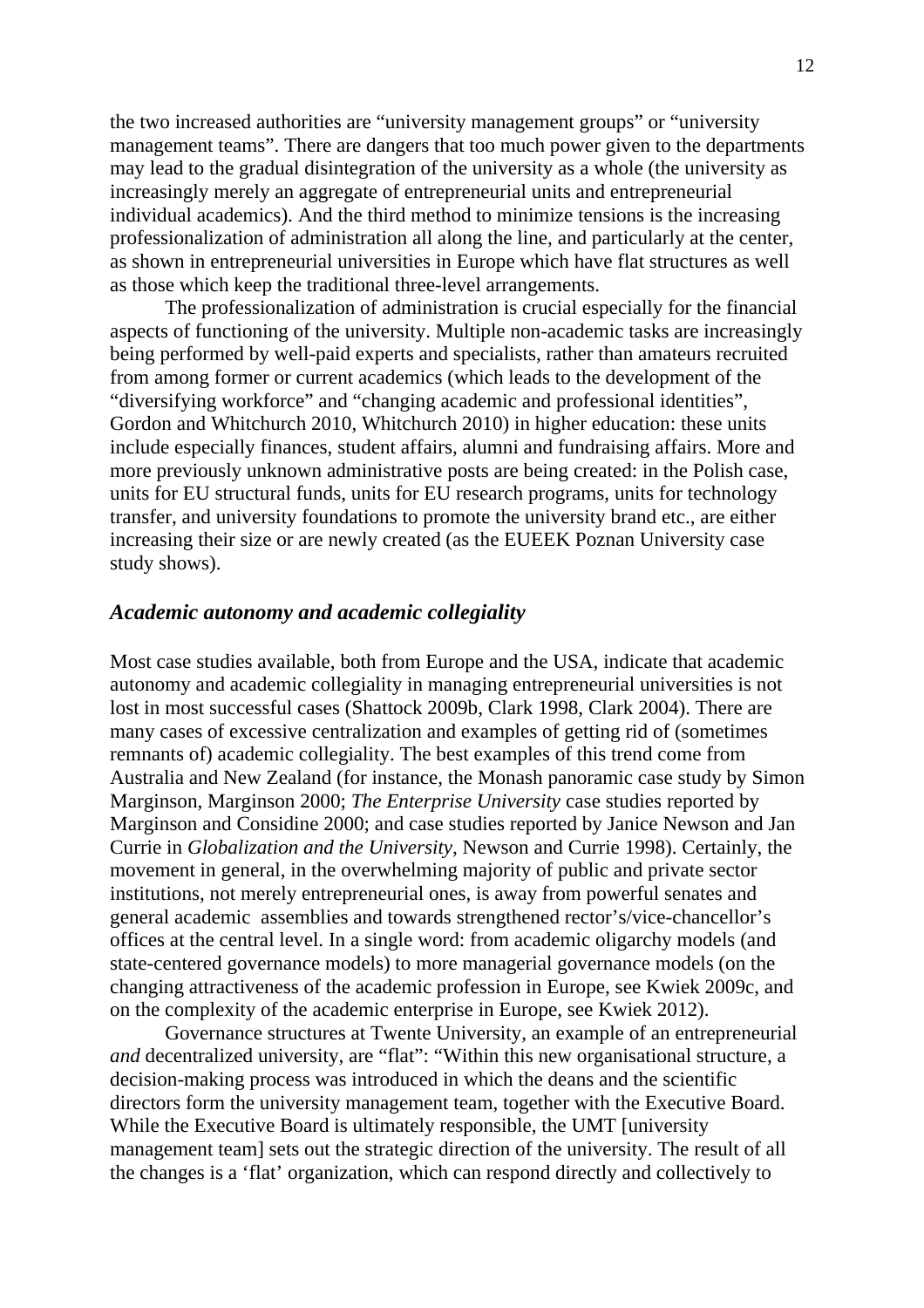developments in the social-cultural, political or economic environment of the university" (Arnold et al 2006: 38-39).

In small private institutions, both governance and management structures and procedures can be simplified to the extreme. These simplified structures are often reported in new private institutions in European postcommunist countries which had often appeared out of nowhere, with no international investments or public subsidies involved, and which in their first years of operation had been constantly in danger of a financial collapse (WSHIG in Poznan being a perfect example). The institutional culture of financial survival, as reported in Spain, Russia, Moldova, and Poland, has been very strong in these private institutions. The consequences of this dominant institutional culture for management styles and managerial practices are significant: decisions are often taken by up to five people, there is almost no spirit of academic collegiality and all major (and sometimes most minor) decisions are actually taken by rectors/owners/founders of these institutions (often the same persons). These simplified management structures seem to work only in relatively small institutions, with no major research ambitions and those which are relatively non-competitive work places for the staff. There are virtually no research funds available to these institutions (either from private and public sources), and consequently most academic decisions are relatively non-controversial and teaching-related. As in a Polish case of WSHIG:

All key decisions concerning WSHIG are taken by the rector. There is no Senate as the Academy is too small – but key academic decisions are confirmed by WSHIG's Scientific Board, meeting 3-4 times a year. … The management team is small and very effective; it comprises rector and the three vice-rectors. … In a small-size academic institution like WSHIG it is still possible for its rector to make all major decisions; and to make many minor decisions as well (EUEREK case studies: WSHIG, Poland, 15).

The administration of entrepreneurial institutions studied managed to fuse new managerial values with traditional academic values; in no successful cases reported, the attempts to eradicate the traditional academic values and to replace them with managerial ones succeeded (a different story are "corporate universities", private forprofit institutions, active largely in very selected areas of studies and research, including computing, accounting, business law etc., see Breneman et al. 2006 ; Kinser and Levy 2006). Somehow surprisingly, this sector has been neglected in major case studies of entrepreneurial universities available on a European scale.

What do the agents of change/agents of transformation do – those leaders located in the strengthened managerial core of entrepreneurial universities? They (Clark 1998: 137-138) seek other patrons in funding, work to diversify income and enlarge the pool of discretionary money available to an institution; seek out new infrastructure units (academic and administrative alike) that reach across old university boundaries, and reach the outside world of firms and companies. They are necessary for the task of cross-subsidizing various fields and different degree levels, taxing richer programs and aiding those less fortunate (through top-slicing the profits). So they seek to subsidize new activities and try to enhance old valuable programs. The steering core is responsible for keeping the right balance between rich and poor departments.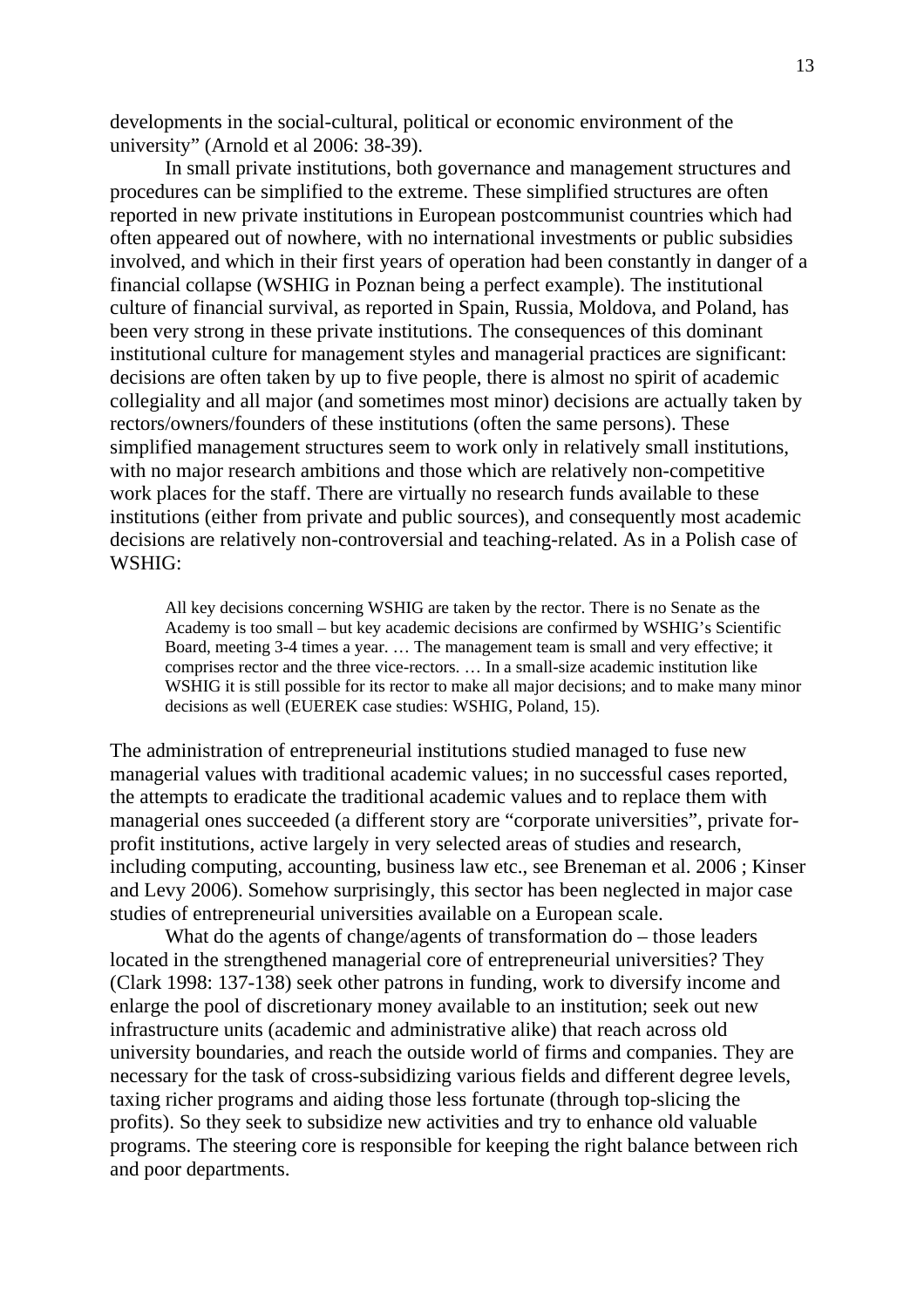## **5. Academic entrepreneurialism, centralization, and decentralization**

### *Top-slicing procedures*

1

It is important to highlight the role of non-monetary dimensions of entrepreneurialism, such as the prestige (or reputation) of an institution.<sup>3</sup> An entrepreneurial university, as Williams (2004a: 86-87) argues, will "reward departments and individual members of staff according to their success in bringing resources or reputation into the institution. Activities that are unable to make a net surplus, in either income or institutional reputation, are discontinued". Again in general terms, as the case studies of entrepreneurial universities show (also the Russian case studies discussed in Shattock's edited volume on entrepreneurialism of Russian universities, Shattock 2004), there is always some degree of collegiality and some degree of bureaucracy – but the shift in managerial styles reported in Europe in the last 20 years is away both from collegiality and from bureaucracy, and towards entrepreneurial styles of management (Paradeise et al. 2009). In practice, the shift means e.g. that the vice-chancellor has acquired increased managerial powers; that he is now supported by a small but very powerful strategic management group that determines the strategic directions and ensures links between the vice-chancellor's office and the university staff. Universities introduce clear resource allocation models, supervised by these teams, which allocate the income of the university among the university units and determine what percentage of the commercial income shall be treated as indirect costs and what are the "top-slicing" procedures. Usually, a formula basis is used – but its exact components are constantly under review (and under interfaculty discussion).

Financial formulas based on top-slicing revenues from the richest university units always raise institutional controversies – and these units almost always feel mistreated in some way. However, the problem of the level of institutional overheads is a key problem for the integration of an institution as a whole: the lowest overheads are reported in most disintegrated institutions (for example in Europe, it is the case in most post-Yugoslav systems in which the major thrust of internationally-supported reform programs is to achieve a higher degree of institutional integration). In disintegrated institutions, the authority of rectors, that is, of the central management level, is minimal because, among other things, departments are almost completely financially independent from the university as a whole, and the financial means that the rector has at his disposal are minimal.

<sup>&</sup>lt;sup>3</sup> Institutions are able to attract and keep their staff for a variety of reasons, not only mercantile ones (the same arguments hold for technology transfer activities in universities, see a study by Lam (2011) on three types of motivations of academic scientists to engage in research commercialization: "gold", "ribbon", and "puzzle"). As Florida and Cohen (1999: 606) noted along similar lines, "smart people do not necessarily respond to monetary incentives alone; they want to be around other smart people".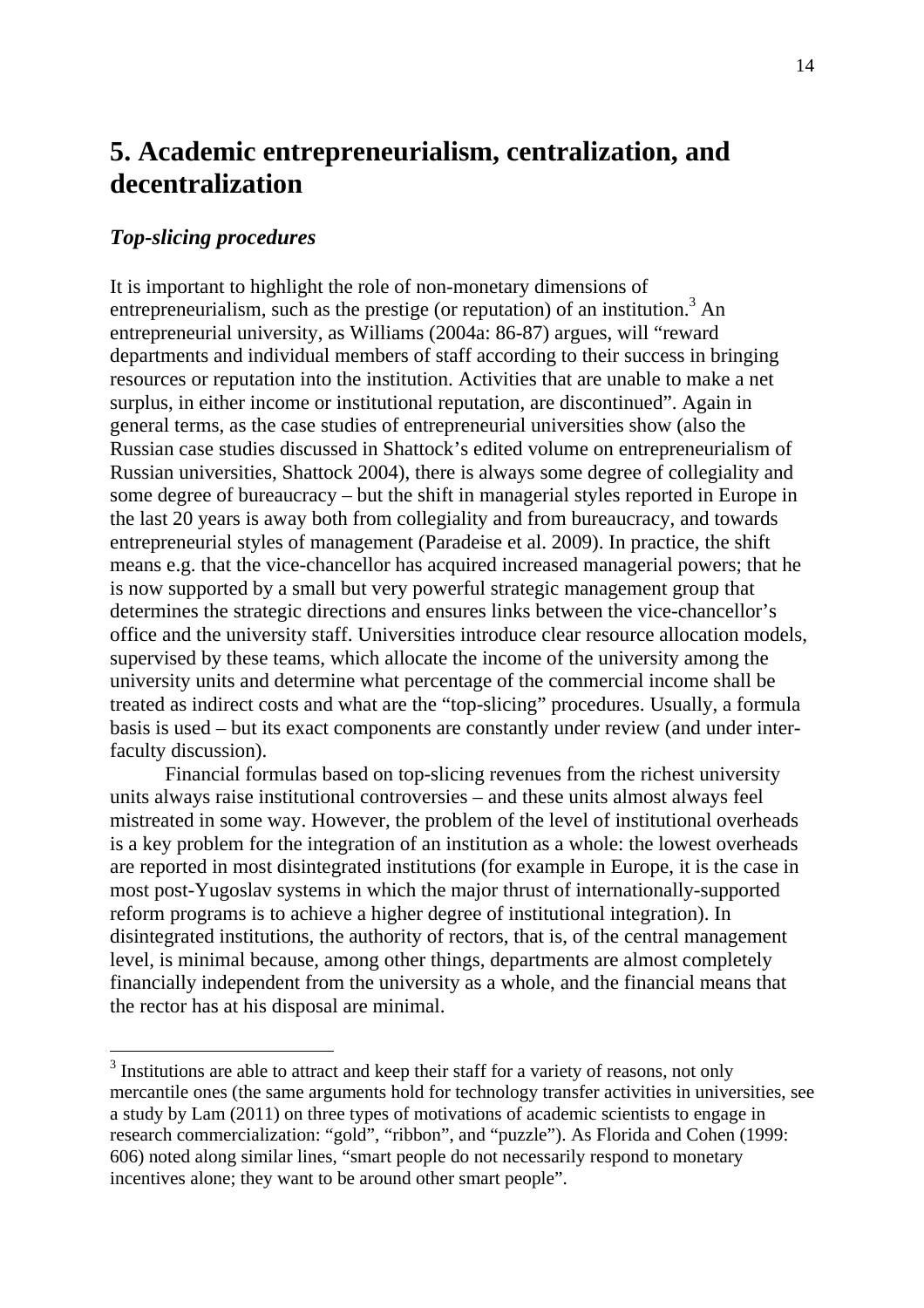Resource allocation models used in entrepreneurial universities studied have strategic implications for the nature of an institution: institutions become more centralized or more decentralized. Through resource allocation, some strategic decisions are followed to the detriment of other strategic decisions (and some priorities in the selection of study and research areas are followed rather than others), as Jarzabkowski (2002: 5) stresses. Hard choices between faculties, departments, centers and study programs have to be made, and they are often being made using allocation models. An example of strategic decisions is the route followed by University of Warwick between 1992 and 1998: "Warwick has consistently pursued goal-oriented actions related to research excellence, income-generation, capital expansion and growth of the Science Faculty" (Jarzabkowski 2002: 12). Of course, it was a strategic decision to develop science at the cost of other departments and academic disciplines (strategically selected). With resource allocation models, there are winners and losers but the selection is made more clear to the academic community.

### *Centralized, decentralized, overpersonalized*

Effective entrepreneurial universities are neither extremely centralized nor decentralized; they are administratively strong at the top, the middle, and the bottom. The decentralized entrepreneurial university is certainly University of Warwick; the centralized one, on the other hand, is Twente University in the Netherlands (both analyzed in Clark's and others' case studies in the last decade and a half). They introduce professionalized clusters of change-oriented administrators at all levels – development officers, technology-transfer experts, finance officials, sophisticated staff managers – to help raise income and establish better internal cost control. Entrepreneurial universities develop a "new bureaucracy of change" as a key component of their (entrepreneurial) character, far different from old bureaucracies. As Clark explains (2003: 108):

Diversifying sources of income requires new tools of implementation in the form of new administrative offices staffed by specialised experts. Every new connection to an income source requires an office, or new part of one, to tend to the focused flow of business. Thus, they multiply. ... In transforming universities, the bureaucracy grows. But it is based on a change orientation very different from the old rule-enforcing, state-mandated bureaucracy that gets left behind. The old bureaucracy looked to the prevention of error; the new bureaucracy looks for the stimulation of initiative.

It is important to avoid the appeal of overpersonalized leadership, though: the European case studies of entrepreneurial universities clearly indicate that strong and devoted leadership is not enough to introduce, or sustain for the future, structural changes. The CEO type of managers, authoritarian personalities at the top, in most cases do not endure. As Clark (2004: 85) phrased it, based on his 14 global case studies, "enterprising universities … are characterized by collegial entrepreneurialism". Also none of the case studies of successful entrepreneurial universities in Europe reported the crucial role of charismatic leaders in the long run; in the medium run, they were able to start transformations towards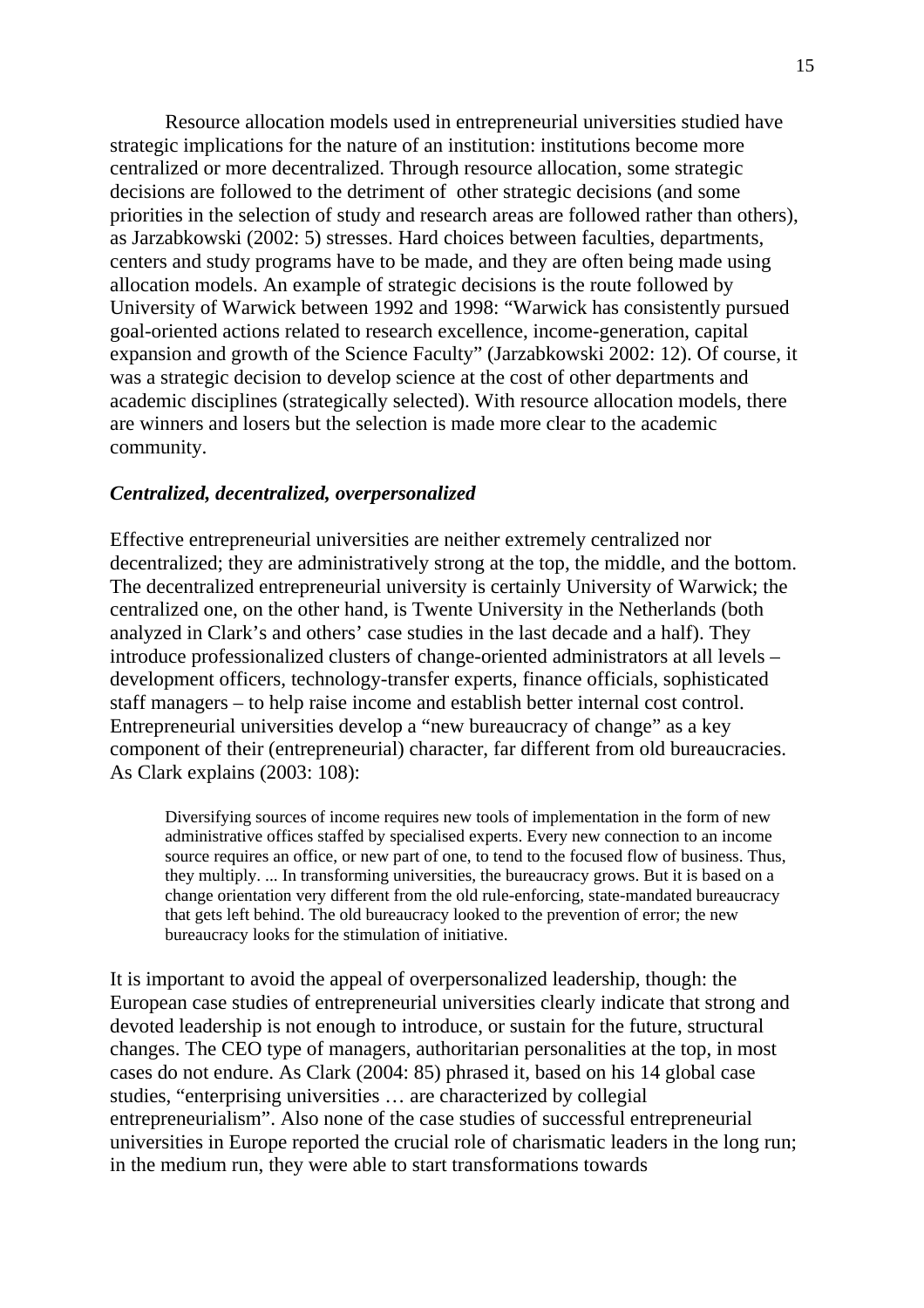entrepreneurialism. Consequently, the case studies available tend to indicate the crucial role of strong "university management teams" (or bodies with similar names and functions) in Europe – which interact with both governing bodies above and academic bodies (departments, schools etc.) below where the daily routine academic work, and daily transformations, occur. University management teams, or senior management teams, report to governance boards or boards of management. The pivotal role of these strong teams was stressed at e.g. the London School of Hygiene and Tropical Medicine (LSHTM) in the UK, Twente University in the Netherlands, and WSHIG in Poland. As new governance structures are described at the LSHTM below:

The SMT [senior management team] is the major strategic driver in the School, though it consults widely. It has a separate research SMT that brings a wider spread of participation from around the School. … Above the SMT there is a Board of Management, a lay body "which stops us from becoming too introverted and instead looks at changes that might be coming up externally". The Board is also required to be accountable to the HEFCE as the governing body of the institution. Below, there is a School Senate, a reformed body from a previous Academic Board of which all professors and readers were ex-officio members (EUEREK case studies: LSHTM, the UK, 22).

Similar transformations in management structures are reported in numerous case studies of most successful institutions, both academically, reputationally, and financially. Senior management teams are reported to be *the* decision-making bodies, responsible to governing bodies. The list of senior management team members is getting longer and may include, apart of the vice-chancellor, pro-vice-chancellors, registrar etc. – also research finance officers or research contracts officers. See a reflection on recent changes in governance at LSHTM below:

There is no doubt that the operation of the SMT, meeting weekly, lies at the heart of the successful management of the School. It conforms precisely to Clark's "strengthened steering core" mechanism, which he saw as an essential ingredient to his case studies of entrepreneurial universities (Clark 1998); it contains academics and administrators, it consults downwards and recommends upwards, it brings together academic, financial and property strategy, and controls resource allocation. A feature of the changes in management described above has been the School's flexibility and pro-activeness in responding to a changing external environment, and at each stage strengthening the management expertise to ensure the School was able to respond effectively to external pressures (EUEREK case studies: LSHTM, the UK, 20).

As reported at Twente University, the decentralization of the university and its entrepreneurialization may be reaching its limits, though. As its former rector (Frans van Vught) highlights, an entrepreneurial university can become too entrepreneurial and too decentralized: the discretionary funding base can become substantive enough to allow the base units to follow their own course of action, without reference to the overall institution. The base units can become self-supporting groups that can act as individual entrepreneurs. Thus the "entrepreneurial university" should not become a "university of entrepreneurs" (Clark 2004: 40).

### *Warwick and the "earned income" policy*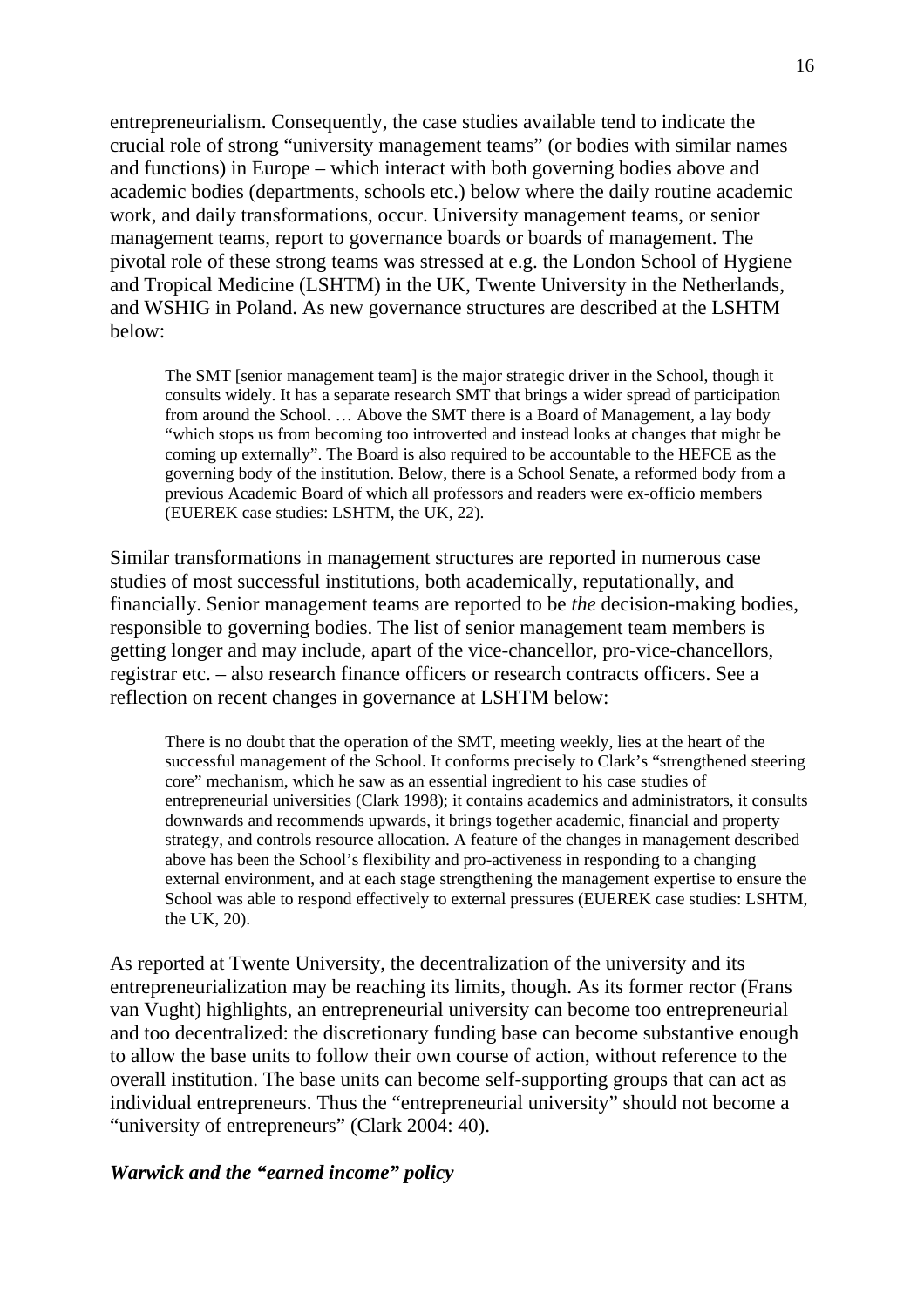The opposite direction – centralization – was taken in making the University of Warwick a major model of European academic entrepreneurialism: the core is strong and centralized, and departments are basic units, there are no deans or faculties in between. It was at Warwick that Michael Shattock formulated an idea of "earned income" and then the long-term university policy was based on it as a response to hard times of budget cuts at the British universities in the Margaret Thatcher era. As Williams (1992: 38) noted while discussing "external income generation", "earned income can be a source of both profit and problem. Successful management of soft money means encouraging the establishment of systems and procedures that help to realize the profit and avoid the problems". An "Earned Income Group" at Warwick became *the* instrument for entrepreneurialism, working on adding new sources of university revenues (in short: companies should not *give* us money, we want to *earn* it; or as Shattock put it, quoted in Clark 1998: 16: "we had to find ways to generate funding from other sources; we did not see why people or companies would simply give us money so we decided to earn it"). The "earned income policy" worked in the following way: the group was "top-slicing" various incomes generated by various units, and it expected a "profit" from other units; professional managers were hired to run various academic units. Accounts were closely studied for current performance against set targets; successful performances and performers were praised. Several accounts e.g. student residences were expected to merely break even but all the others had to operate under the dictate of earning income, according to the overall "earned income" university policy. The university committees were allocating sums to departments and were controlling faculty positions. Clark describes the committee system in operation at Warwick as follows:

Without extensive decentralization to faculty and departmental levels, Warwick has effected collegial steerage by means of these central committees in which senior officers, some lay members of the council, and faculty members share responsibilities. With faculty clearly involved, hard choices can be made in supporting new initiatives and realigning traditional allocations of resources. The core incorporates the academic heartland into the center. In this structure, a university can be entrepreneurial without the CEO (the chief executive officer), the vice-chancellor in this case, necessarily being entrepreneurial (Clark 1998: 23).

The innovative "flat management structure" introduced at Warwick has been very successful but it would not be possible to go forward towards more entrepreneurialism without a (somehow complementary) system of powerful centralized committees. Here is another description of the flat management structure, without reference to finances:

A strengthened administrative core … arguably is the most important of all the pathways taken to transform Warwick. In the balance between central control and departmental autonomy, this core is relatively centralized. … The institution prides itself on a "flat structure" of center and departments. Departments have remained the building blocks of the university and their chairs have a significant role. The chairs relate directly to the vice-chancellor and such senior administrative offices as the registrar and finance officer. They relate to a set of interrelated central committees, knitted together by overlapping membership, consisting of a small cadre of senior administrators together with a small group of professors elected by colleagues to play central roles. This web of interlocked central committees has become the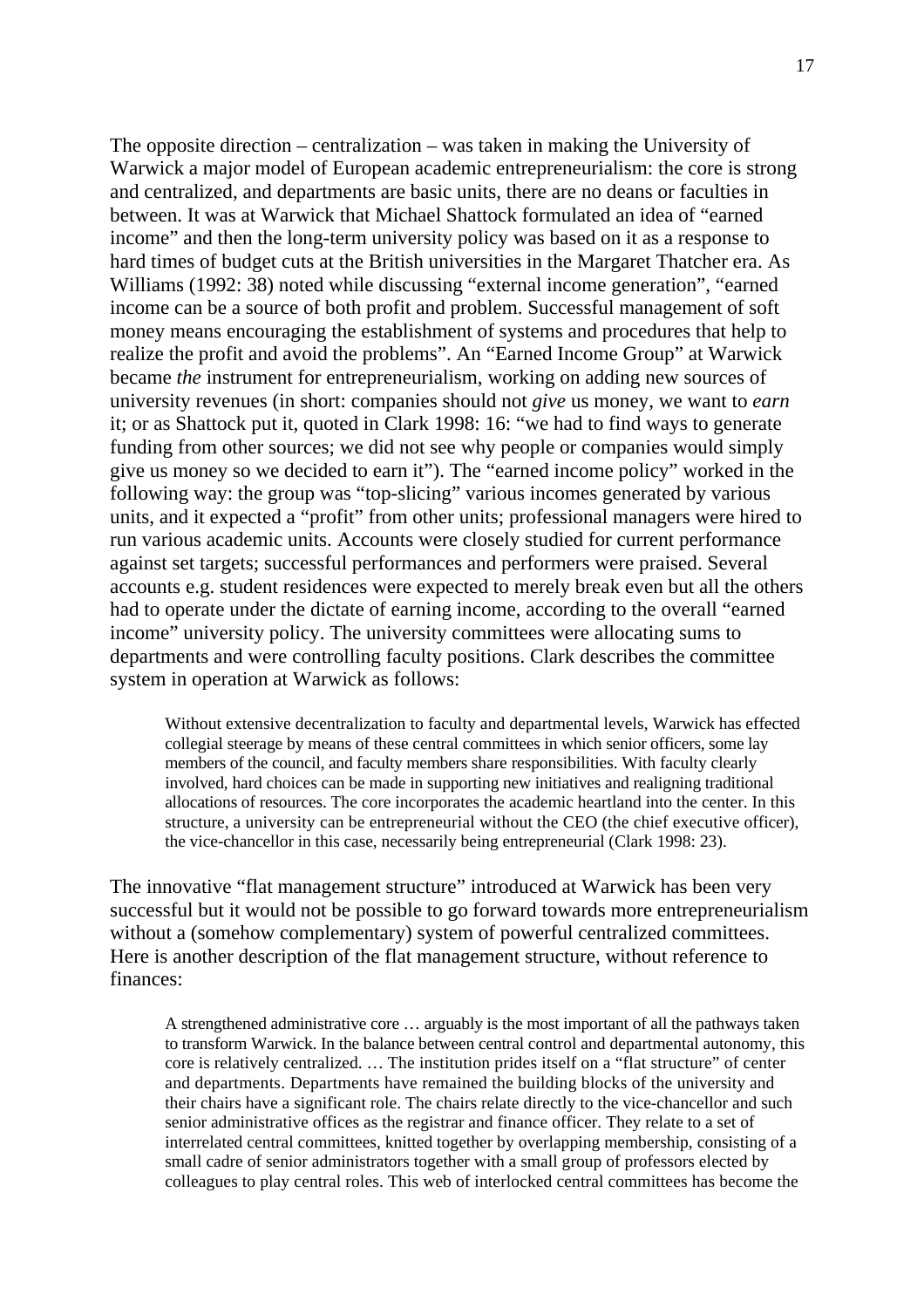heart of Warwick's capacity to steer itself (Clark 1998: 21).

How to achieve successful management? There are several ways described on the basis of case studies of entrepreneurial institutions. One method is to strengthen the role of vice-chancellors or principals; other ways include the creation of deputy vicechancellors as full-time, permanent or fixed-term appointments. Additionally, directors of finance and human resources are now usually key members of the senior management team. The key corporate functions of planning, estates, finances, human resources, learning and information, corporate services are likely to be represented alongside with the academic functions of teaching and learning, research and enterprise (see Middlehurst 2004: 272-273).

 Managing resource allocation in entrepreneurial universities studied is most often operationalized through committees: small and medium sized (see Sharma 2004: 112-113). An excellent example of financial management with respect to the earned income – a crucial component of the third stream of university income, perhaps most valuable to the university from the standpoint of its entrepreneurial character – is provided by the University of Warwick. The university, administered through the system of central committees, has a strong capacity to "top-slice" the profits and to "cross-subsidize" (for a variety of reasons) less financially successful departments which makes it possible to help those departments which cannot easily raise their money or to support new academic or administrative undertakings. As Shattock (2004: 225) explains the Warwick case: "The earned-income approach at Warwick is muscled by a strong capacity to 'top-slice and cross-subsidize'. This capacity is the backbone of the ability to come to the aid of departments (and specialties within them) that cannot readily raise money on their own, and to back completely new ventures". The procedures related to the management of extra university income requires clarity, transparency and rationality – and they must be (re)negotiable. Otherwise it is difficult to keep the tendency of the most enterprising institutions to make full use of their abilities, which would not only be detrimental for them, but also, indirectly, for the whole university.<sup>4</sup>

As Shattock, a registrar at Warwick at the time, explained to European rectors in a 1994 conference, "some departments, e.g., the Business School and Engineering, are more obviously capable of generating external income than say Sociology or the History of Art but because, once the departmental share is separated off, the university's share [the top slice] is simply pooled with government funds and allocated on academic criteria, all departments benefit. It is accepted that it is to the university's advantage that those departments that can generate income should

1

<sup>&</sup>lt;sup>4</sup> Another, more fundamental, issue related to income generation was raised two decades ago (Williams 1992: 46-47): "dilemmas occur when staff are employed specifically for income generation as, for example, employees of academic companies. … If contract work is treated as being equivalent to the more traditional academic work this implies a recognition that the university as it has developed over the past century at least has irrevocably changed". And this is the point made by such different authors as Slaughter and Leslie 1997, Slaughter and Rhoades 2004, Marginson and Considine 2000, Marginson 2000, or, today almost historically, Newson and Buchbinder 1988.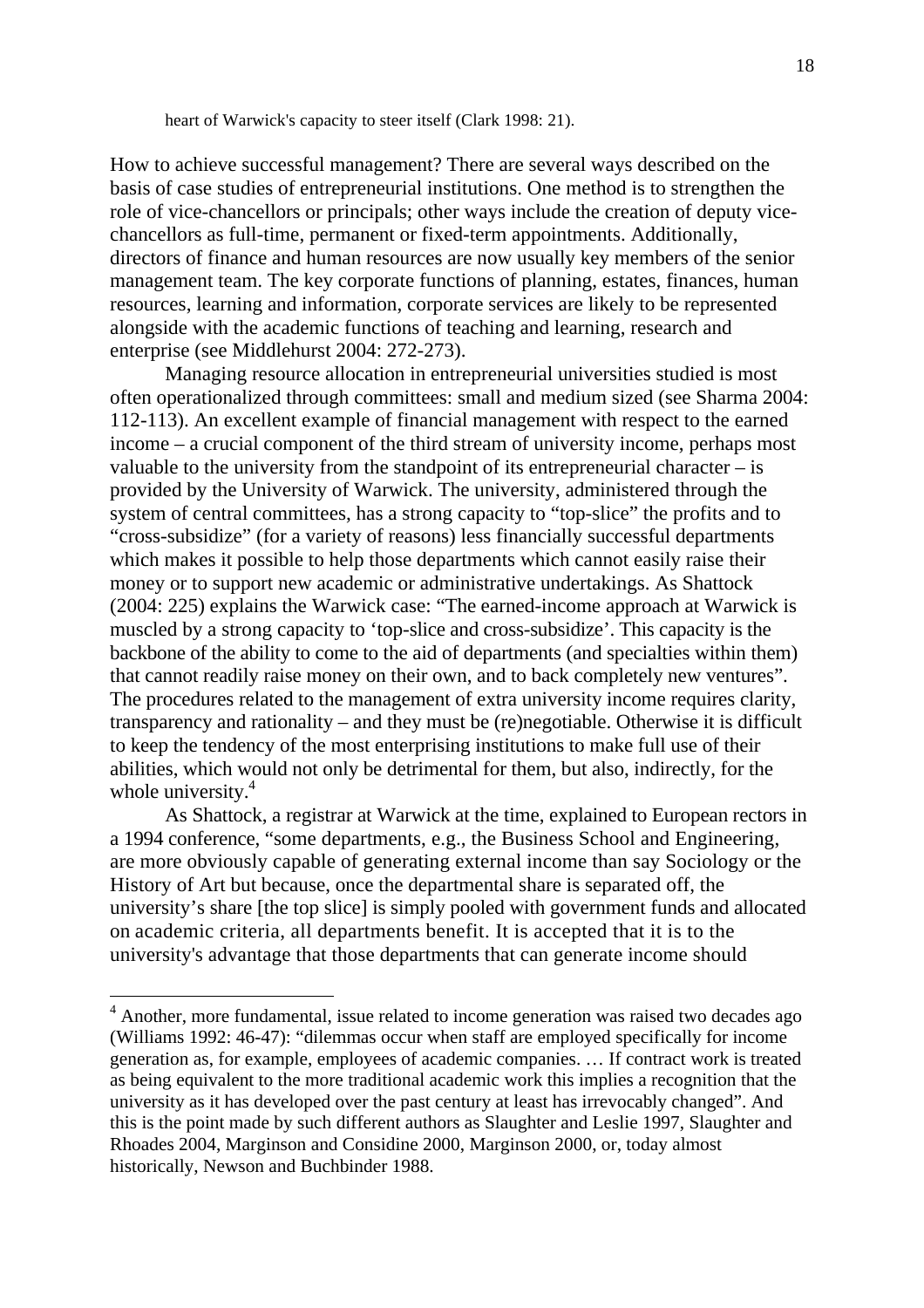support those departments that are simply unable to do so [the cross-subsidy]'. Departments that regularly have monies taken away in this fashion are, of course, not always happy about it. The center then has to have the power and legitimacy to say 'it is accepted' because this is the way we build the university as a whole" (cited in Clark 1998: 24; see also Shattock on the "earned income" policy in Shattock 2004: 225-235).

## **6. Academic entrepreneurialism spread across institutions and the teaching/research focus**

A frequent mistake made in attempts to transform universities to become more entrepreneurial is for a management team to proceed on its own, without involving faculty and their departments from the outset, Clark argues (2004). Some departments can and will move faster than others in understanding the benefits of entrepreneurial actions, their own as well as those located elsewhere in the university. Most social science and humanities departments may underestimate the role of new peripheral supporting units, and criticize their running costs (e.g. technology transfer units or contracts and grants offices). Generally, science and technology departments lead the change towards entrepreneurialism, enabled by sources of support directly available to them and prepared by their experience in administrating costly projects, labs, and equipment. Departments positioned to raise income should be encouraged to do so by other departments, and thereby to contribute to the welfare of the entire university as well as their own. It is then a second-order problem to work out who decides what share of the enhanced resources each gets. It is here that the whole complicated issue of "top-slicing" and "cross-subsidizing" appears, and may cause substantial tensions within an organization (Williams 1992). Both Clark's case studies and the EUEREK European case studies of entrepreneurial universities show that there is uneven spread of entrepreneurialism within institutions, with various speed of change, most often depending on external opportunities.

While in Western Europe and the USA, apparently the most enterprising parts of the traditional academia (Clark's "academic heartland") are in the science and technology areas, in most post-communist transition countries, as confirmed by case studies available, the most entrepreneurially-minded units, departments, institutions, as well as academics, are those in "soft" areas: economics, law and business, management, marketing, sociology, political sciences, and psychology. It is, however, academic entrepreneurialism which is specifically understood: it is related to (additional and separately paid) teaching rather than, as in the classic studies of academic entrepreneurialism, to research and third mission university activities (or, as in the U.S., to the "service to the society" mission, see Kwiek 2009a). These are the areas in which the largest part of private sector operates, and in which public sector runs its most enterprising study programs for fee-paying students (all Polish, Russian, and Moldavian EUEREK case studies confirm this tendency). In transition economies, "soft" disciplines, including especially economics and business and social sciences, are much more easily fundable through tuition fees in the nominally free public sector, and consequently are stronger agents of (teaching-related) entrepreneurial changes in academic institutions than "hard" disciplines. (The picture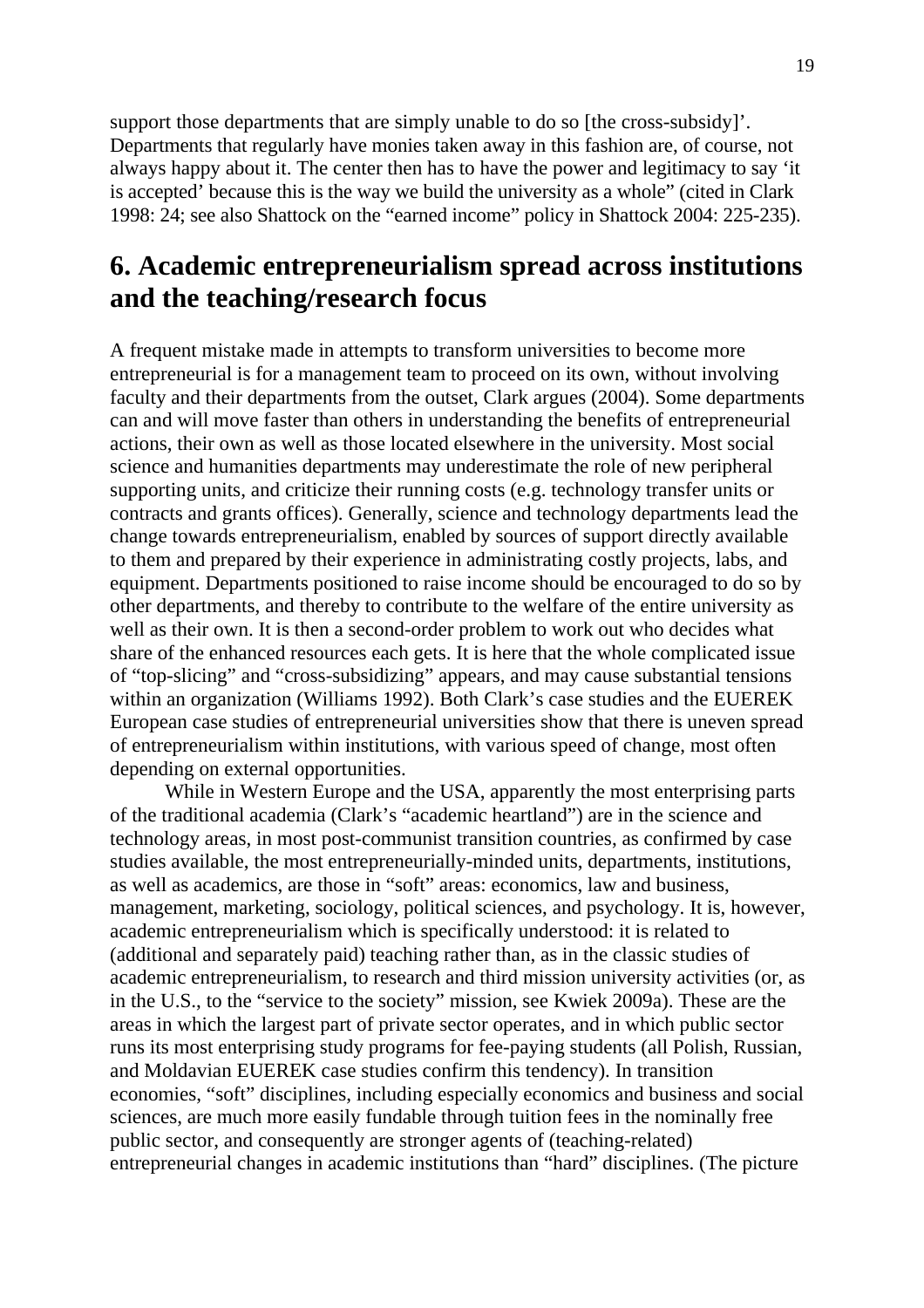has been gradually changing with the increase in competitive research funding: the bulk of "new" funding, often disbursed through newly created national research councils, leads to research-based academic entrepreneurialism in "hard" sciences; Poland with two new national grant-making councils is a good example in the region).

While the most important dimension of academic entrepreneurialism in Western European universities is innovative research (e.g., leading to the creation of new technologies, patents, spin-offs and spin-outs – most often through an additional, external funding), in Central Europe the public sector entrepreneurialism reminds the private sector entrepreneurialism: it is (usually quite innovative) training programs. The research dimension of academic entrepreneurialism in the region is marginal (and therefore marginal is its financial dimension, traditionally studied in academic entrepreneurialism analyses). The division between research-oriented academic entrepreneurialism in public universities (Western Europe) and teaching-oriented academic entrepreneurialism (new EU member countries) in the private and the public sectors is crucial for understanding the specificity of these two types of education systems. Simplifying, from the perspective of research-intensive universities in Western Europe, Central European research- and innovation-oriented academic entrepreneurialism still almost does non exist, while its academic entrepreneurialism focused on (paid) teaching has no counterpart there. Shattock (2009b) does not limit academic entrepreneurialism to research activities, although links it to innovation, as well as financial and reputational academic risks. He presents a long catalogue of entrepreneurial activities:

We should not see entrepreneurialism simply or even necessarily in relation to research, or in the exploitation of research findings. … [E]ntrepreneurialism involving innovation and academic and financial risk can be found in regional outreach programmes, in economic regeneration activities, and in distance learning ventures, as well as in investment in spin out companies, the investment of overseas campuses and the creation of holding companies to house different sets of income-generating activities. For many universities, entrepreneurialism can be found in various innovative forms of teaching either to new clientele at home or embodied in programmes for internationalization (themselves often involving both financial and reputational academic risks) (Shattock 2009b: 4-5).

## **7. Conclusions**

The case studies of academic entrepreneurialism in European universities confirm the pivotal role of changing governance at most entrepreneurially-oriented universities. They confirm what the European Commission (EC) highlighted in its communications about the role of transformations of management and governance structures in universities, although they do not confirm the need for immediate, profound and radical changes in their functioning. As the EC stressed, "European universities have enormous potential, much of which unfortunately goes untapped because of various rigidities and hindrances. Freeing up the substantial reservoir of knowledge, talent, and energy requires *immediate, in-depth and coordinated change*: from the way in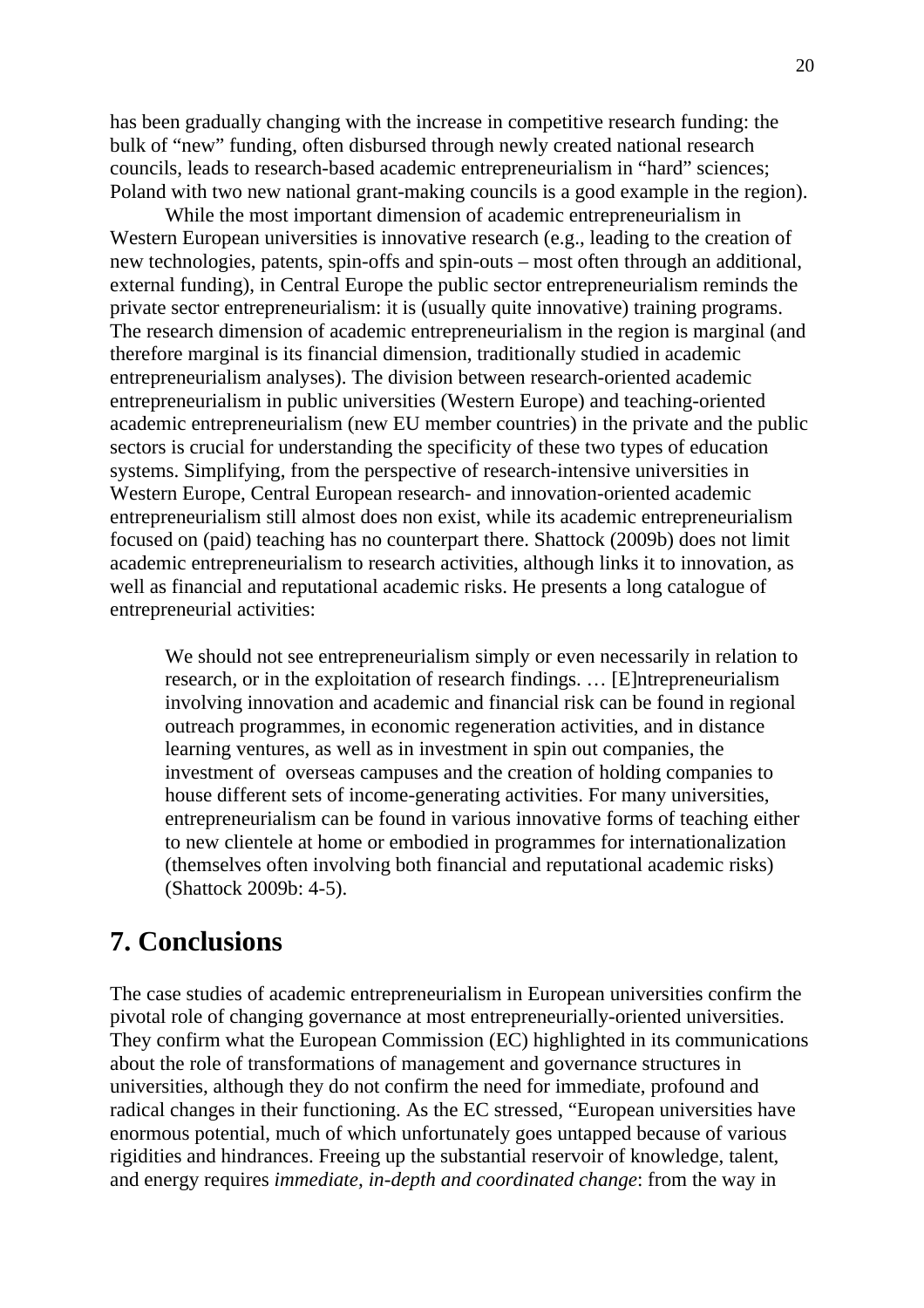which systems are regulated and managed, to the ways in which universities are governed" (EC 2006: 1, emphasis in original).

The European systems are believed to need profound changes which have already been spotted in the most entrepreneurial (mostly UK) universities: more institutional accountability, funding more closely linked to academic performance (e.g. a balance between core, competitive, and performance-based funding; more competition-based funding in research and more output-related funding in teaching) and a wider use of market (or quasi-market) mechanisms in both teaching and research missions (Temple 2009). These changes require new governance and management systems, often already tested in selected European institutions. The determination of the EC to implement the "modernization agenda" of European universities can be confirmed by emphatic references to other sectors where reforms have been seen, with various degrees of success, as unavoidable: the steel industry and agriculture. The European Union is now believed to face "the imperative to modernize its 'knowledge industry' and in particular its universities" (EC 2005: 10).

Case studies of selected European institutions show that the modernization processes in question (and their emphasis on academic entrepreneurialism widely understood) have already been in progress in numerous institutions in different systems across Europe. Academic entrepreneurialism in Europe turns out to be not only a theoretical slogan, to be discussed in a similar theoretical manner, but the actual academic reality in many countries and in numerous universities. The theoretical (and ideological) "modernization agenda" of European universities consistently promoted by the Commission can be already combined with selected institutional transformations in selected European institutions currently taking place. The Commission' somewhat intuitive, and commonsense-based rather than research-based understanding of the changes taking place in European universities may be quite right about the future changes in the university sector (see Kwiek 2015a on the role of internationalization in European research and Kwiek 2015b and Kwiek 2015c on the role of top research performers, both from a cross-national comparative perspective of 11 European countries). But its most important insights about future changes (as in EC 2005, EC 2006) come from broader and more economic intuitions about the future environment of universities rather than from intuitions referring to the university sector itself. The convergence of intuitions about the possible evolution of universities in the future and about the possible evolution of their environments merely indicates, on a different plane, a progressive loss of exceptionality of the university as one of the most important institutions of the modern world. The university, increasingly, both in Europe and globally, is under powerful pressures to turn from being an "institution" to being an "organization" (Krücken and Meier 2006, Brunsson and Sahlin-Andersson 2000). This is a fundamental, qualitative change which may require higher education research to search its further analytical tools in organizational studies. The combination of the two traditions can be highly fruitful for both areas of social inquiry – but it is a different story.<sup>5</sup>

1

 $<sup>5</sup>$  The EUEREK case studies included 27 universities from seven European countries (Spain,</sup> the United Kingdom, Finland, Sweden Poland, Moldova, and Russia) and they were prepared within the project "European Universities for Entrepreneurship – Their Role in the Europe of Knowledge" (2004-2007), coordinated by the Institute of Education, University of London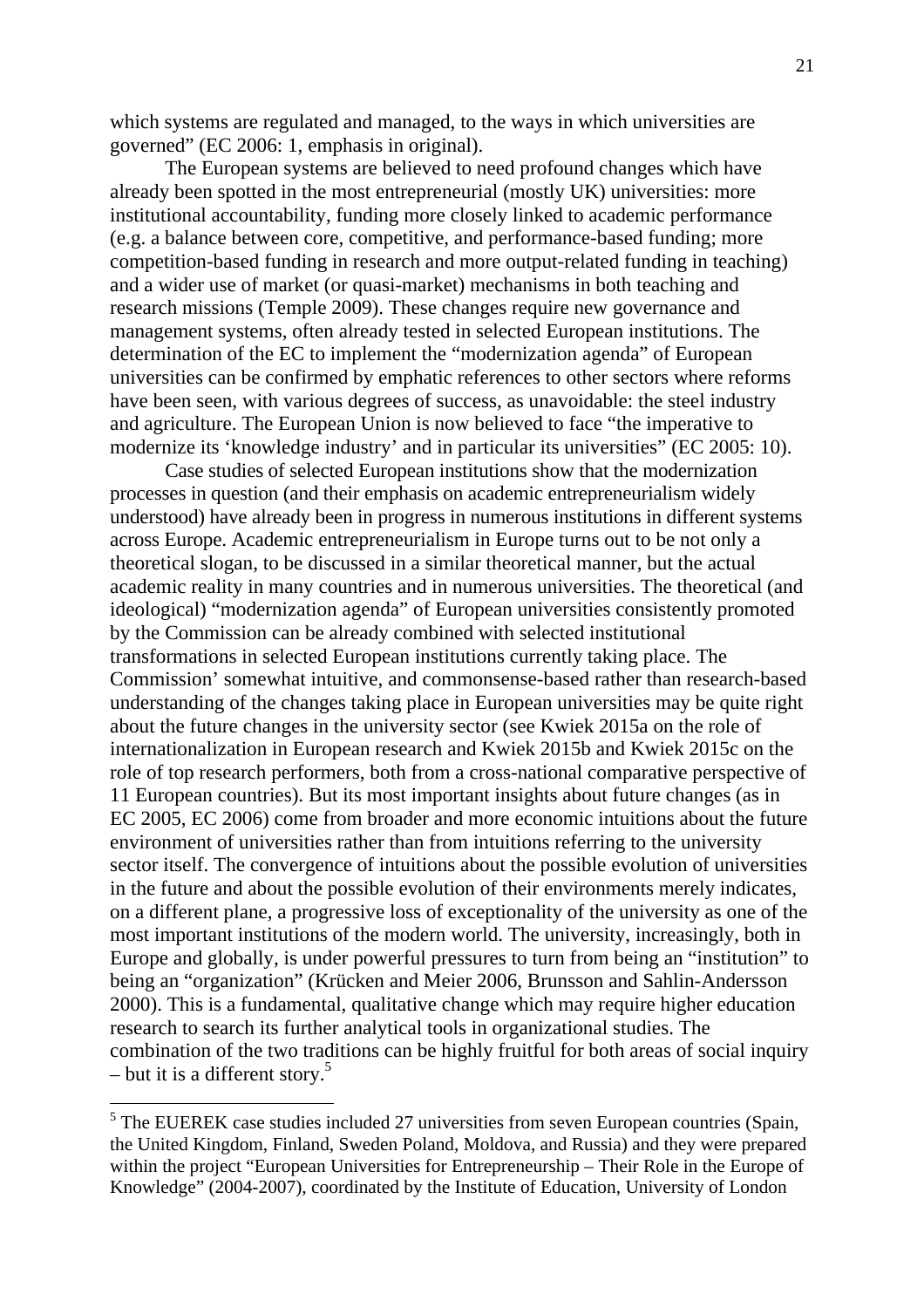### **Acknowledgements**

The author gratefully acknowledges the support of the National Research Council (NCN) through its MAESTRO grant DEC-2011/02/A/HS6/00183.

## **References:**

1

- Acs, Z.J., Audretsch, D. B., eds. (2010). *Handbook of Entrepreneurship Research. An Interdisciplinary Survey and Introduction.* Dordrecht: Springer.
- Aghion, P., M. Dewatripont, C. Hoxby, A. Mas-Colell, A. Sapir (2008). *Higher Aspirations: An Agenda for Reforming European Universities.* Brussels: Bruegel.
- Alexander, F. K., R. G. Ehrenberg, eds. (2003). *Maximizing Revenue in Higher Education. New Directions for Institutional Research*. San Francisco, California: A Wiley Periodicals.
- Alvarez, S. A., R. Agarwal, O. Sorenson, eds. (2005). *Handbook of Entrepreneurship Research. Interdisciplinary Perspectives.* Dordrecht: Springer.
- Arnold, E., Deuten, J., Zaman, R. (2006). *Four Case Studies in University Modernisation: KU Leuven, Twente, Manchester and Loughborough*. Enschede: Technopolis.
- Audretsch, D. B. (2007). *The Entrepreneurial Society.* Oxford: Oxford University Press.
- Braunerhjelm, P. (2007). "Academic Entrepreneurship: Social Norms, University Culture and Policies". *Science and Public Policy*. Vol. 34. No. 9. 619-631.
- Breneman, D. W., Pusser, B., Turner, S.E. eds. (2006). *Earnings from Learning. The Rise of For-Profit Universities*. Albany: SUNY Press.
- Brunsson, N., Sahlin-Andersson, K. (2000). "Constructing Organizations: The Example of Public Sector Reform". *Organization Studies*. Vol. 21. No. 4. 721-746.

(Michael Shattock, Gareth Williams, and Paul Temple). The twenty-seven case study institutions were the following: Helsinki School of Economics, University of Lapland, and University of Tampere in Finland; Balti State University, Academy of Economic Studies of Moldova, Moldova State University and Trade Cooperative University of Moldova in Moldova; Adam Mickiewicz University in Poznan, Academy of Hotel Management and Catering Industry in Poznan, and Poznan University of Economics in Poland; Baikal Institute of Business and International Management of Irkutsk University, Higher School of Economics, Moscow, and Institute of Programming Systems of the Russian Academy of Sciences, University of Pereslavl in Russia; Cardenal Herrera University, Miguel Hernandez University, Technical University of Valencia, University of Alicante, University Jaume I of Castellon, and University of Valencia in Spain; Lund University, Jönköping University, Umea University, and Royal Institute of Technology in Sweden; London School of Hygiene and Tropical Medicine, University of Buckingham, University of Nottingham, and University of Plymouth in the United Kingdom. The authors of case studies were: Jenni Koivula for Finland, Petru Gaugash and Stefan Tiron for Moldova, Marek Kwiek for Poland, Stefan Filonovich for Russia, the Valencia CEGES team led by José-Ginés Mora for Spain, Bruce H. Lambert, Aljona Sandgren, and Gorel Stromquist for Sweden, and Gareth Williams, Michael Shattock, Rosa Becker and Paul Temple for the United Kingdom. I would like to express his gratitude to the whole international EUEREK research team; the responsibility for all limitations and mistakes of this paper rests entirely with him. This paper draws from Chapter 5 of my book *Knowledge Production in European Universities. States, Markets, and Academic Entrepreneurialism* (Frankfurt am Main and New York: Peter Lang, 2013).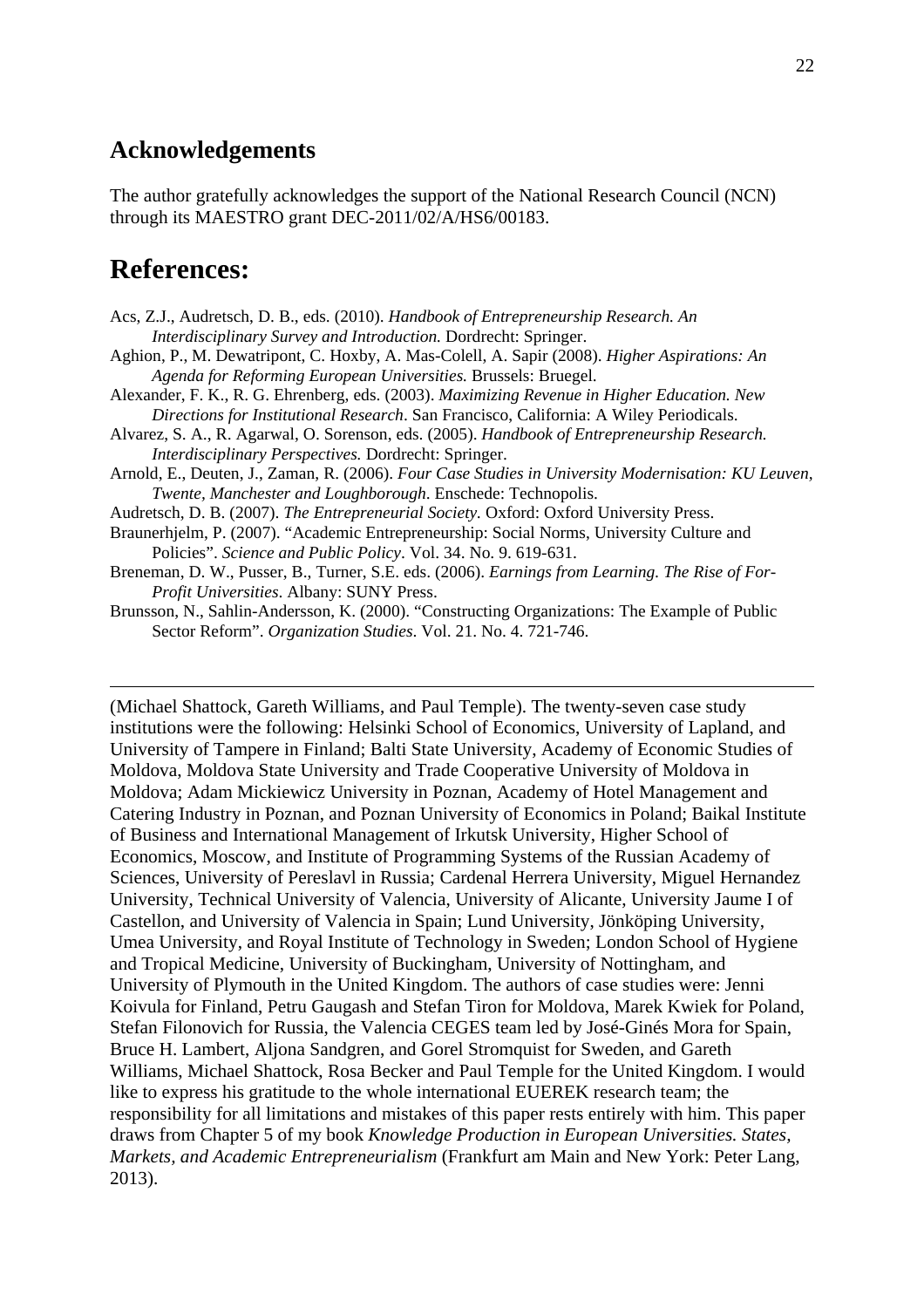- Clark, B. R. (2003). "Sustaining Change in Universities: Continuities in Case Studies and Concepts". *Tertiary Education and Management*. Vol. 9. 99-116.
- Clark, B. R. (2004). *Sustaining Change in Universities. Continuities in Case Studies and Concepts*. Maidenhead: Open University Press
- Clark, B. R. (1998). *Creating Entrepreneurial Universities. Organizational Pathways of Transformation*. New York: Pergamon Press.
- EC. European Commission (2005). "Mobilising the Brainpower of Europe: Enabling Universities to Make Their Full Contribution to the Lisbon Strategy". Brussels: European Commission. COM(2005) 152 final.
- EC. European Commission (2006). "Delivering on the Modernization Agenda for Universities: Education, Research and Innovation". Brussels: European Commission. COM(2006)208.
- Etzkowitz, H. (2001). "The Entrepreneurial University and the Emergence of Democratic Corporatism". In: Henry Etzkowitz, Loet Leydesdorff (eds.), *Universities and Global Knowledge Economy: A Triple Helix of University-Industry-Government*. London and New York: Continuum. 141-152.
- Etzkowitz, H. (2002). *MIT and the Rise of Entrepreneurial Science. Studies in Global Competition Series*. London, New York: Routledge.
- Etzkowitz, H. (2008). *The Triple Helix: University-Industry-Government Innovation in Action*. London, New York: Routledge.
- Etzkowitz, H., Ranga, M., Benner, M., Guaranys, L., Maculan, A.M., Kneller, R. (2008). "Pathways to the Entrepreneurial University: Towards a Global Convergence". *Science and Public Policy*. Vol. 35. No. 9. 681-695.
- Fayolle, A., D.T. Redford, eds. (2014). *Handbook on the Entrepreneurial University.* Cheltenham: Edward Elgar.
- Florida, R., Cohen, W.M. (1999). "Engine or Infrastructure? The University Role in Economic Development". In: L. M. Branscomb, F. Kodama, R. Florida (Eds.), *Industrializing Knowledge: University–Industry Linkages in Japan and the United States.* Cambridge, Massachusetts: The MIT Press. 589-610.
- Geiger, R. L., C. M. Sá (2008). *Tapping the Riches of Science. Universities and the Promise of Economic Growth*. Cambridge, MA: Harvard University Press.
- Geuna, A., B. R. Martin (2003). "University Research Evaluation and Funding: An International Comparison". *Minerva*. Vol. 41. 277-304.
- Gibb, A.A., G. Haskins (2014). "The University of the Future: an entrepreneurial stakeholder learning institution?". In: Fayolle, A., D.T. Redford, eds., *Handbook on the Entrepreneurial University.* Cheltenham: Edward Elgar. 25-63.
- Gordon, G., Whitchurch, C., eds. (2010). *Academic and Professional Identities in Higher Education: The Challenges of a Diversifying Workforce*. New York: Routledge.
- Gornitzka, Å. and P. Maassen (2011). "University governance reforms, global scripts and the 'Nordic Model'. Accounting for policy change?" In: J. Schmid, K. Amos, J. Schrader and A. Thiel, eds., *Welten der Bildung? Vergleichende Analysen von Bildungspolitik und Bildungssystemen*  Baden Baden: Nomos Verlagsgesellschaft. 149-177.
- Guston, D. H. (2000). *Between Politics and Science: Assuring the Integrity and Productivity of Research*. Cambridge: Cambridge University Press.
- Jarzabkowski, P. (2002). "Centralised or Decentralised? Strategic Implications of Resource Allocation Models". *Higher Education Quarterly*. Vol. 56. No. 1. 5-32.
- Johnstone, D. B. (2006). *Financing Higher Education. Cost-Sharing in International Perspective*. Boston: CIHE.
- Johnstone, D. B. and P. Marcucci (2010). *Financing Higher Education Worldwide. Who Pays? Who Should Pay?* Baltimore: The Johns Hopkins University Press.
- Kinser, K., Levy, D.C. (2006). "For-Profit Higher Education: U.S. Tendencies, International Echoes". In: J. J. F. Forest, P. G. Altbach (eds.). *International Handbook of Higher Education. Part 1*. Dordrecht: Springer.
- Krücken, G., Meier, F. (2006). "Turning the University into an Organizational Actor". In: Drori, G. S., J. W. Meyer and H. Hwang (Eds.), *Globalization and Organization. World Society and Organizational Change.* Oxford: Oxford University Press.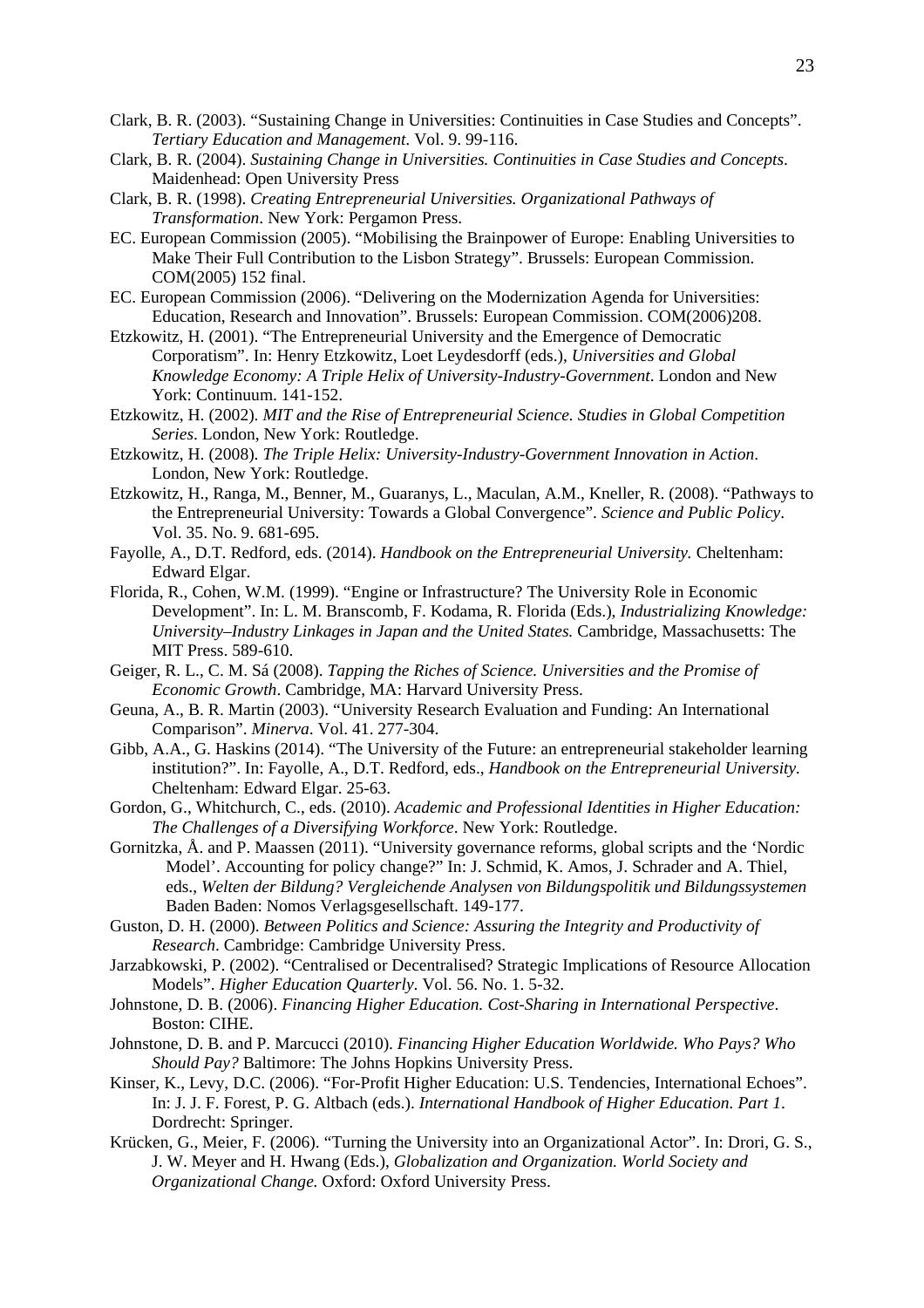- Kwiek, M. (2006a). *The University and the State. A Study into Global Transformations*. Frankfurt a/Main and New York: Peter Lang.
- Kwiek, M. (2008a). "Accessibility and Equity, Market Forces and Entrepreneurship: Developments in Higher Education in Central and Eastern Europe". *Higher Education Management and Policy*. Vol. 20. No. 1. March 2008. 89-110.
- Kwiek, M. (2008b). "Academic Entrepreneurship vs. Changing Governance and Institutional Management Structures at European Universities". *Policy Futures in Education*. Vol. 6. No. 6. 757-770.
- Kwiek, M. (2009a). "Entrepreneurialism and Private Higher Education in Europe". In: M. Shattock (ed.), *Entrepreneurialism in Universities and the Knowledge Economy. Diversification and Organisational Change in European Higher Education*. Maidenhead and New York: Open University Press. 100-120.
- Kwiek, M. (2009b). "Globalisation: Re-Reading Its Impact on the Nation-State, the University, and Educational Policies in Europe". In: M. Simons, M. Olssen, M. E. Peters (eds.), *Re-Reading Education Policies. A Handbook Studying the Policy Agenda of the 21st Century*. Rotterdam: Sense.
- Kwiek, M. (2009c). "The Changing Attractiveness of European Higher Education: Current Developments, Future Challenges, and Major Policy Issues". In: B. Kehm, J. Huisman, B. Stensaker (eds.), *The European Higher Education Area: Perspectives on a Moving Target*. Rotterdam: Sense. 107-124.
- Kwiek, M. (2012). "The Growing Complexity of the Academic Enterprise in Europe: A Panoramic View". European Journal of Higher Education. Vol. 2. Numbers 2-3 (June-September 2012). 112- 131.
- Kwiek, M. (2013). *Knowledge Production in European Universities. States, Markets, and Academic Entrepreneurialism*. Frankfurt and New York: Peter Lang.
- Kwiek, M. (2015a). "The Internationalization of Research in Europe. A Quantitative Study of 11 National Systems from a Micro-Level Perspective". *Journal of Studies in International Education*, *19*(1), 341-359.
- Kwiek, M. (2015b). "Inequality in Academic Knowledge Production. The Role of Research Top Performers Across Europe". In: E. Reale and E. Primeri, eds., *Universities in transition. Shifting institutional and organizational boundaries*. Rotterdam: Sense.
- Kwiek, M. (2015c). "The European research elite: A cross-national study of highly productive academics in 11 countries". *Higher Education, 70*. 1-19. DOI: 10.1007/s10734-015-9910-x.
- Lam, A. (2011). "What Motivates Academic Scientists to Engage in Research Commercialization: 'Gold, 'Ribbon' or 'Puzzle'?" *Research Policy*. Vol. 40. 1354-1368.
- Lundström, A., L. A. Stevenson (2005). *Entrepreneurship Policy: Theory and Practice*. Dordrecht: Kluwer.
- Maassen, P., J. P. Olsen, eds. (2007). *University Dynamics and European Integration*. Dordrecht: Springer.
- Mainardes, E.W., M. Raposo and H. Alves (2014). "Universities Need a Market Orientation to Attract Non-Traditional Stakeholders as New Financing Sources". *Public Organization Review.* Vol. 14, Issue 2. 159-171.
- Marginson, S. (2000). *Monash: Remaking the University*. St Leonards: Allen & Unwin.
- Marginson, S., Considine, M. (2000). *The Enterprise University. Power, Governance and Reinvention in Australia*. Cambridge: Cambridge University Press.
- Martin, B. R., H. Etzkowitz (2000). "The Origin and Evolution of the University System". *SPRU Electronic Working Paper Series.* No. 59. December.
- Mazza, C., P. Quattrone and A. Riccaboni, eds. (2008). *European Universities in Transition: Issues, Models and Cases*. Cheltenham: Edward Elgar Publishing Limited.
- Middlehurst, R. (2004). "Changing Internal Governance: A Discussion of Leadership Roles and Management Structures in UK Universities", *Higher Education Quarterly*, vol. 58, no. 4.
- Mora, J.-G. and M.-J. Vieira (2009). "Governance, Organizational Change, and Entrepreneurialism: Is There a Connection?" In: Michael Shattock (ed.), *Entrepreneurialism in Universities and the Knowledge Economy: Diversification and Organizational Change in European Higher Education*. Berkshire: SRHE & Open University Press. 74-99.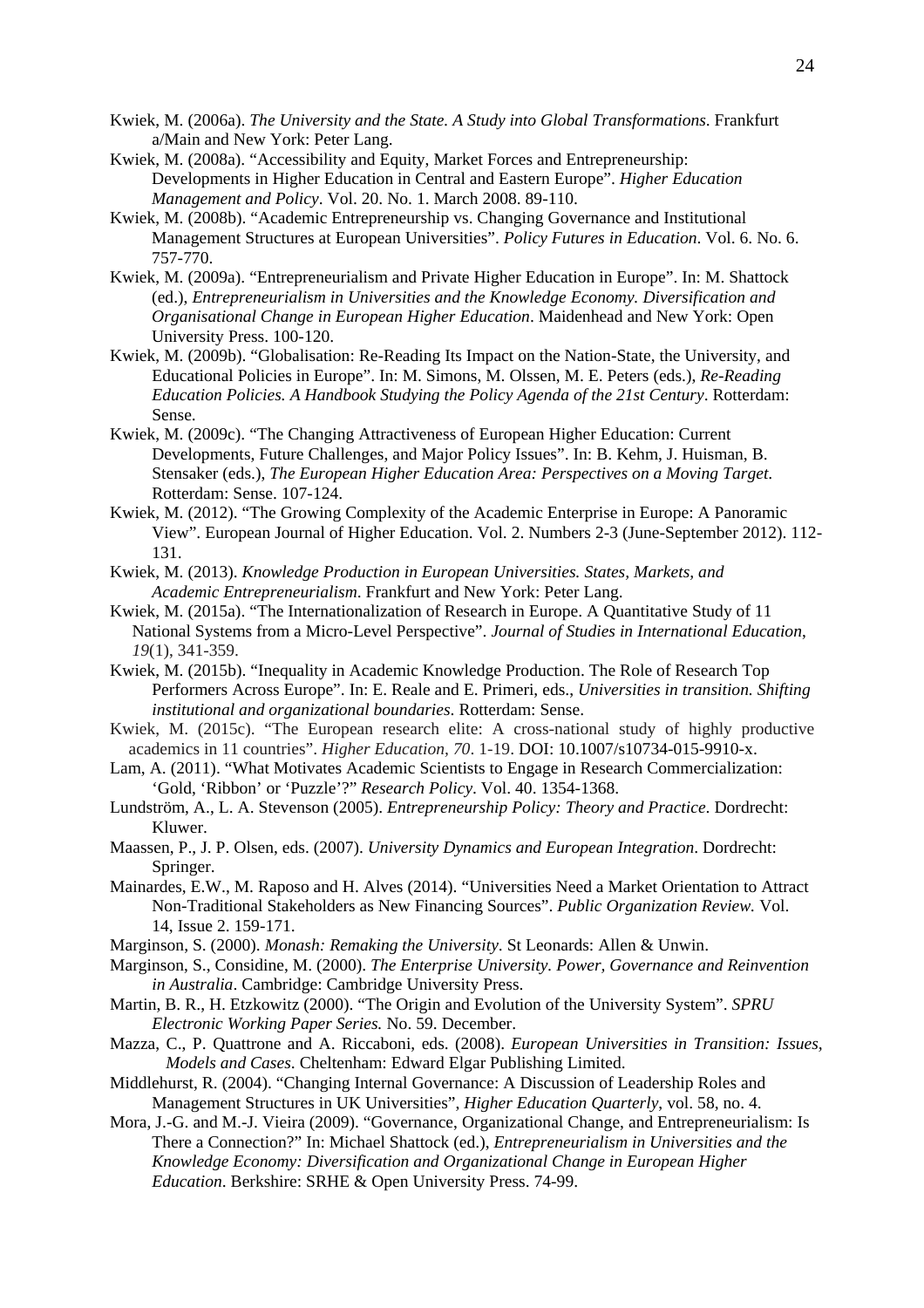- Mora, J.-G., M.-J. Vieira and A. Detmer (2012). "Managing University-Enterprise Partnerships". In: P. Temple, ed., *Universities in the Knowledge Economy: Higher Education Organisation and Global Change*. London–New York: Routledge. 63-81.
- Newson, J., Currie, J. (Eds.) (1998). *Globalization and the University.* Los Angeles: SAGE.
- Newson, J., and H. Buchbinder (1998). *The University Means Business.* Toronto: Garamond Press.
- OECD (1998). *Fostering Entrepreneurship. The OECD Jobs Strategy*. Paris: OECD.
- OECD (2014). *Education at a Glance 2014. OECD Indicators*. Paris: OECD.
- Paradeise, C., Reale, E., Bleiklie, I., Ferlie, E., eds. (2009). *University Governance. Western European Comparative Perspectives*. Dordrecht: Springer.
- Pinheiro, R. and B. Stensaker (2014). "Designing the Entrepreneurial University: The Interpretation of a Global Idea". *Public Organization Review*. Volume 14, Issue 4. 497-516.
- Powell, J., J. Hendricks, eds. (2009). *The Welfare State in Post-Industrial Society. A Global Perspective*. Dordrecht: Springer.
- Salter, A. J., B. R. Martin (2001). "The Economic Benefits of Publicly Funded Basic Research: A Critical Review". *Research Policy*. Vol. 30. 509-532.
- Sharma, R. (2004). "Performance-Based Funding in the Entrepreneurial North American and Australian Universities". *Journal of Higher Education Policy and Management*. Vol. 26. No. 1. 109-118.
- Shane, S. (2004). *Academic Entrepreneurship. University Spinoffs and Wealth Creation*. Cheltenham: Edward Elgar.
- Shane, S. (2005). *A General Theory of Entrepreneurship: The Individual-Opportunity Nexus. New Horizons in Entrepreneurship.* Cheltenham: Edward Elgar Publishing.
- Shattock, M. (2003). *Managing Successful Universities*. Buckingham: SRHE and Open University Press.
- Shattock, M. (2004). "Generating Non-State Income in European Universities". In: M. Shattock, ed., *Entrepreneurialism and the Transformation of Russian Universities*. Paris: UNESCO IIEP.
- Shattock, M. (2006). *Managing Good Governance in Higher Education*. Maidenhead: Open University Press.
- Shattock, M. (2009a). *Entrepreneurialism in Universities and the Knowledge Economy. Diversification and Organizational Change in European Higher Education*. Maidenhead: Open University Press and SRHE.
- Shattock, M. (2009b). "Entrepreneurialism and Organizational Change in Higher Education". In: M. Shattock (ed.), *Entrepreneurialism in Universities and the Knowledge Economy: Diversification and Organizational Change in European Higher Education*. Berkshire: SRHE & Open University Press. 1-8
- Shattock, M. (2010). "The Entrepreneurial University: an Idea for Its Time". *London Review of Education*. Vol. 8. No. 3, November 2010. 263-271.
- Shattock, M. and P. Temple (2006). "Entrepreneurialism and the Knowledge Society: Some Conclusions from Cross-national Studies". A paper presented at the EAIR Forum, Rome.
- Slaughter, S., L. L. Leslie (1997). *Academic Capitalism: Politics. Policies, and the Entrepreneurial University*. Baltimore: Johns Hopkins University Press.
- Slaughter, S., G. Rhoades (2004). *Academic Capitalism and the New Economy. Markets, State, and Higher Education*. Baltimore: Johns Hopkins University Press.
- Sporn, B. (1999). *Adaptive University Structures*. *An Analysis of Adaptations to Socioeconomic Environments of US and European Universities*, London: Jessica Kingsley.
- Tanzi, V. (2011). *Government versus Market: The Changing Economic Role of the State*. Cambridge: Cambridge University Press.
- Temple, P. (2009). "Teaching and Learning: An Entrepreneurial Perspective". In: M. Shattock (ed.), *Entrepreneurialism in Universities and the Knowledge Economy: Diversification and Organizational Change in European Higher Education*. Berkshire: SRHE & Open University Press. 49-73.
- Tierney, W.G., ed. (1998). *The Responsive University. Restructuring for High Performance.* Baltimore: Johns Hopkins University Press.